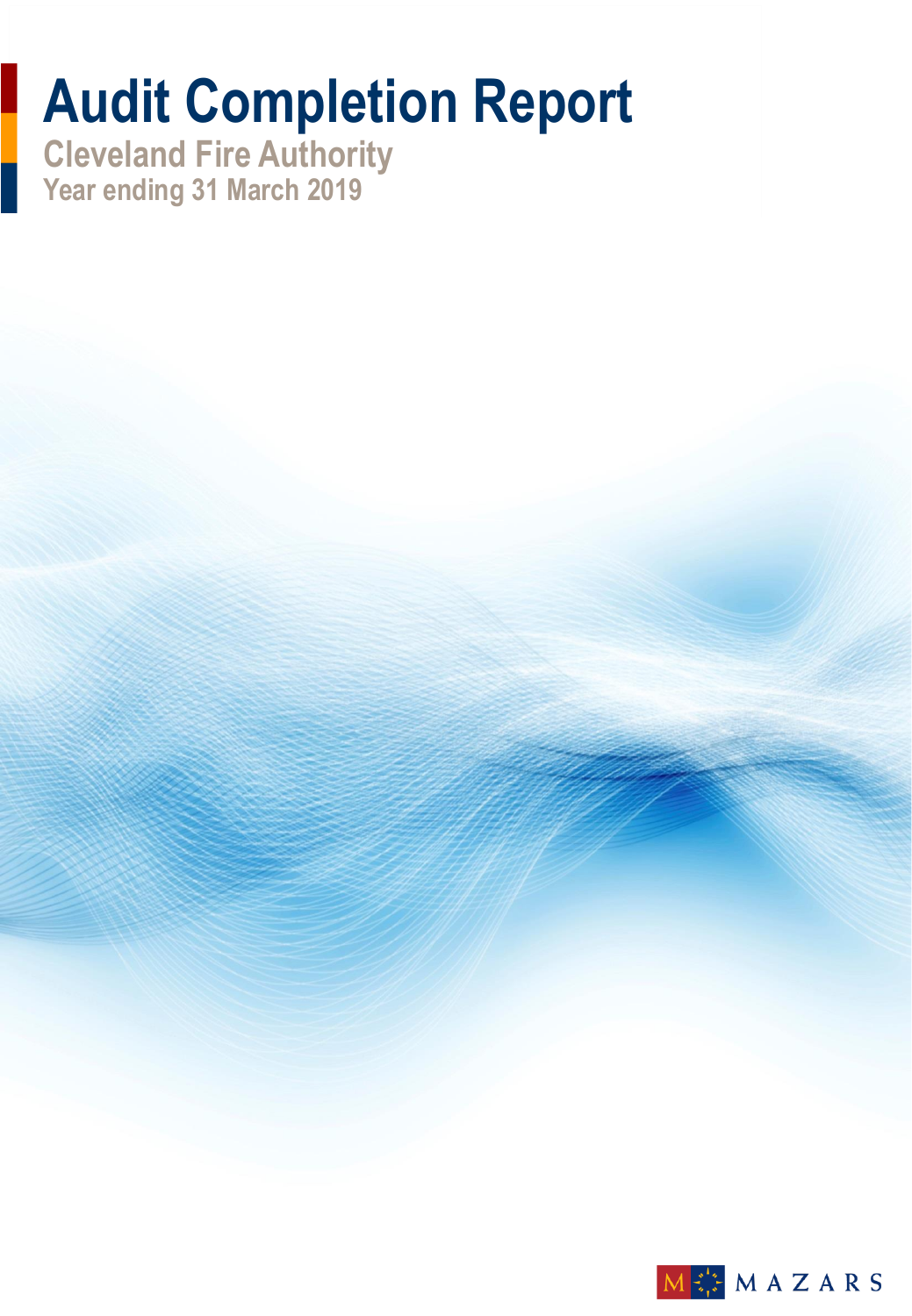# **CONTENTS**

- 1. Executive summary
- 2. Significant findings
- 3. Internal Control Recommendations
- 4. Summary of misstatements
- 5. Value for Money conclusion

Appendix A – Draft management representation letter

Appendix B – Draft auditor's report

Appendix C – Independence

Our reports are prepared in the context of the 'Statement of responsibilities of auditors and audited bodies' and the 'Appointing Person Terms of Appointment' issued by Public Sector Audit Appointments Limited.

Reports and letters prepared by appointed auditors and addressed to the Authority are prepared for the sole use of the Authority and we take no responsibility to any member or officer in their individual capacity or to any third party.

Mazars LLP is the UK firm of Mazars, an international advisory and accountancy group. Mazars LLP is registered by the Institute of Chartered Accountants in England and Wales.

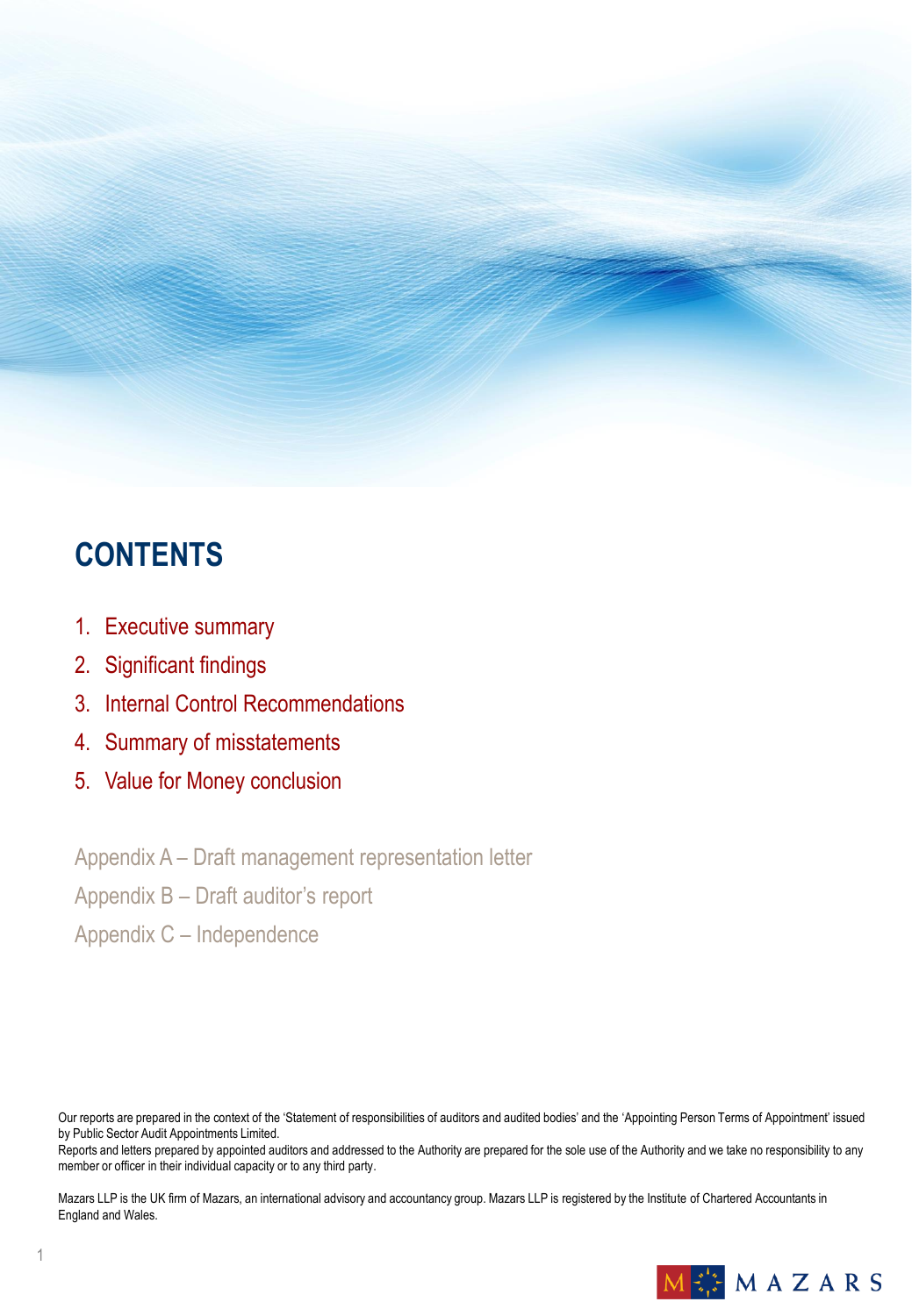

Mazars LLP Salvus House Aykley Heads Durham DH1 5TS

Members of Cleveland Fire Authority Endeavour House Queens Meadow Business Park Hartlepool TS25 5TH 18 July 2019

Dear Members

### **Audit Completion Report – Year ended 31 March 2019**

We are pleased to present our Audit Completion Report for the year ended 31 March 2019. The purpose of this document is to summarise our audit conclusions.

The scope of our work, including identified significant audit risks and other areas of management judgement, was outlined in our Audit Strategy Memorandum dated 4 February 2019, which we presented to the Audit and Governance Committee on 22 February 2019. We have reviewed our Audit Strategy Memorandum and concluded that the original significant audit risks and other areas of management judgement remain appropriate.

We would like to express our thanks for the assistance of your team during our audit.

If you would like to discuss any matters in more detail then please do not hesitate to contact me on 0191 383 6300.

Yours faithfully

Gavin Barker Mazars LLP

Mazars LLP – Salvus House, Durham. DH1 5TS Tel: 0191 383 6300 www.mazars.co.uk

Mazars LLP is the UK firm of Mazars, an integrated international advisory and accountancy organisation. Mazars LLP is a limited liability partnership<br>registered in England and Wales with registered number OC308299 and with



We are registered to carry on audit work in the UK and Ireland by the Institute of Chartered Accountants in England and Wales. Details about our audit registration can be viewed at www.auditregister.org.uk under reference number C001139861. VAT number: 839 8356 73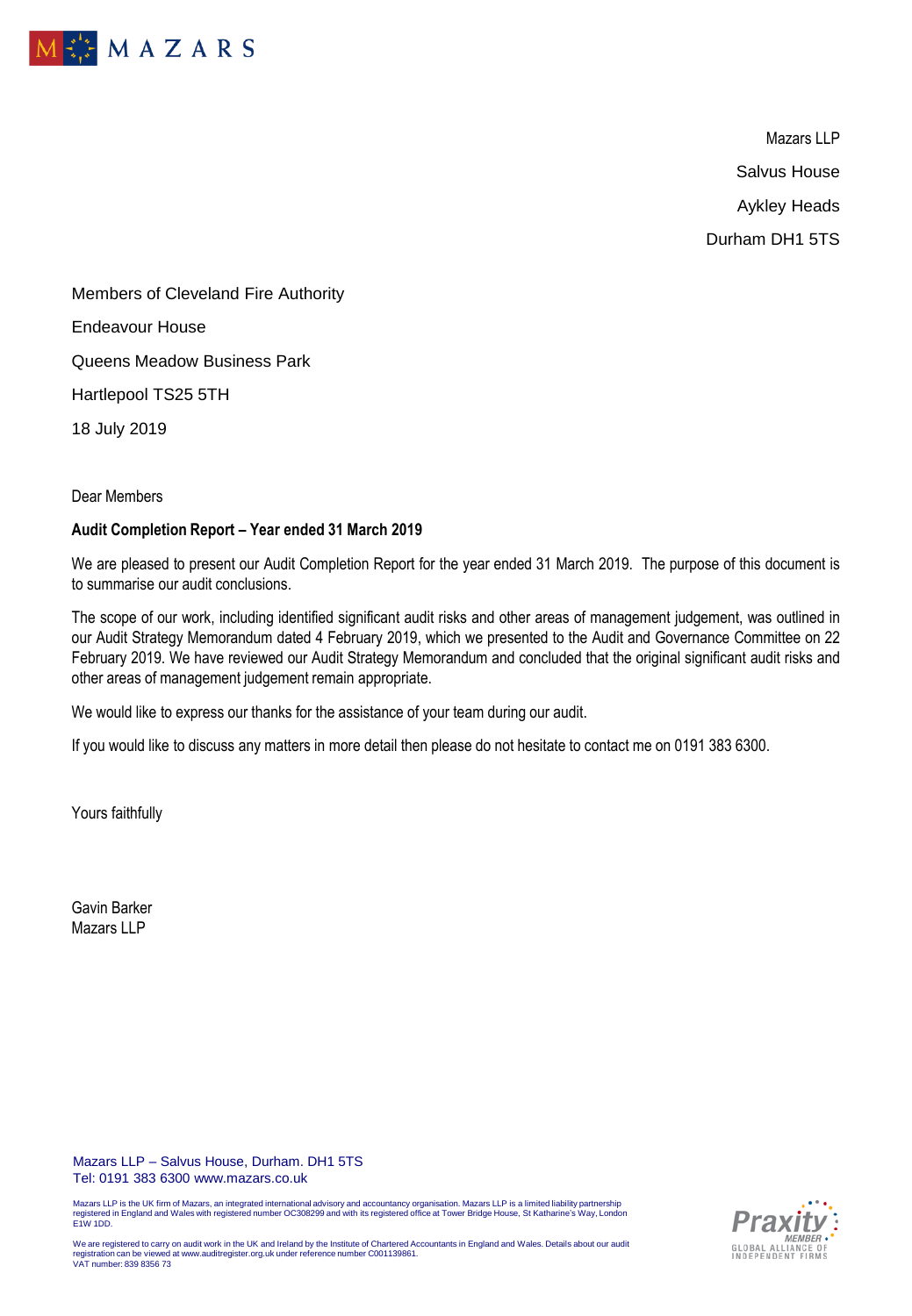# 1. EXECUTIVE SUMMARY

# **Purpose of this report and principal conclusions**

The Audit Completion Report sets out the findings from our audit of Cleveland Fire Authority ('the Authority') for the year ended 31 March 2019. This report forms the basis for discussion at the Authority meeting on 26 July 2019. If necessary, we will provide an update in the form of a follow up letter.

The detailed scope of our work as your appointed auditor for 2018/19 is set out in the National Audit Office's (NAO) Code of Audit Practice. Our responsibilities and powers are derived from the Local Audit and Accountability Act 2014 and, as outlined in our Audit Strategy Memorandum, our audit has ben conducted in accordance with International Standards of Auditing (UK) and means we focus on audit risks that we have assessed as resulting in a higher risk of material misstatement.

Sections 2 and 5 of this report outline the detailed findings from our work on the financial statements and our conclusion on the Authority's arrangements to achieve economy, efficiency and effectiveness in its use of resources. Section 2 also includes our conclusions on the audit risks and areas of management judgement in our Audit Strategy Memorandum, which include:

- Management override of control;
- Revenue recognition;
- Valuation of land and buildings; and
- Defined benefit liability valuation.

# **Status of our work**

As we outline on the following page, our work is substantially complete. Subject to the satisfactory completion of the outstanding work, at the time of issuing this report we have the following conclusions:



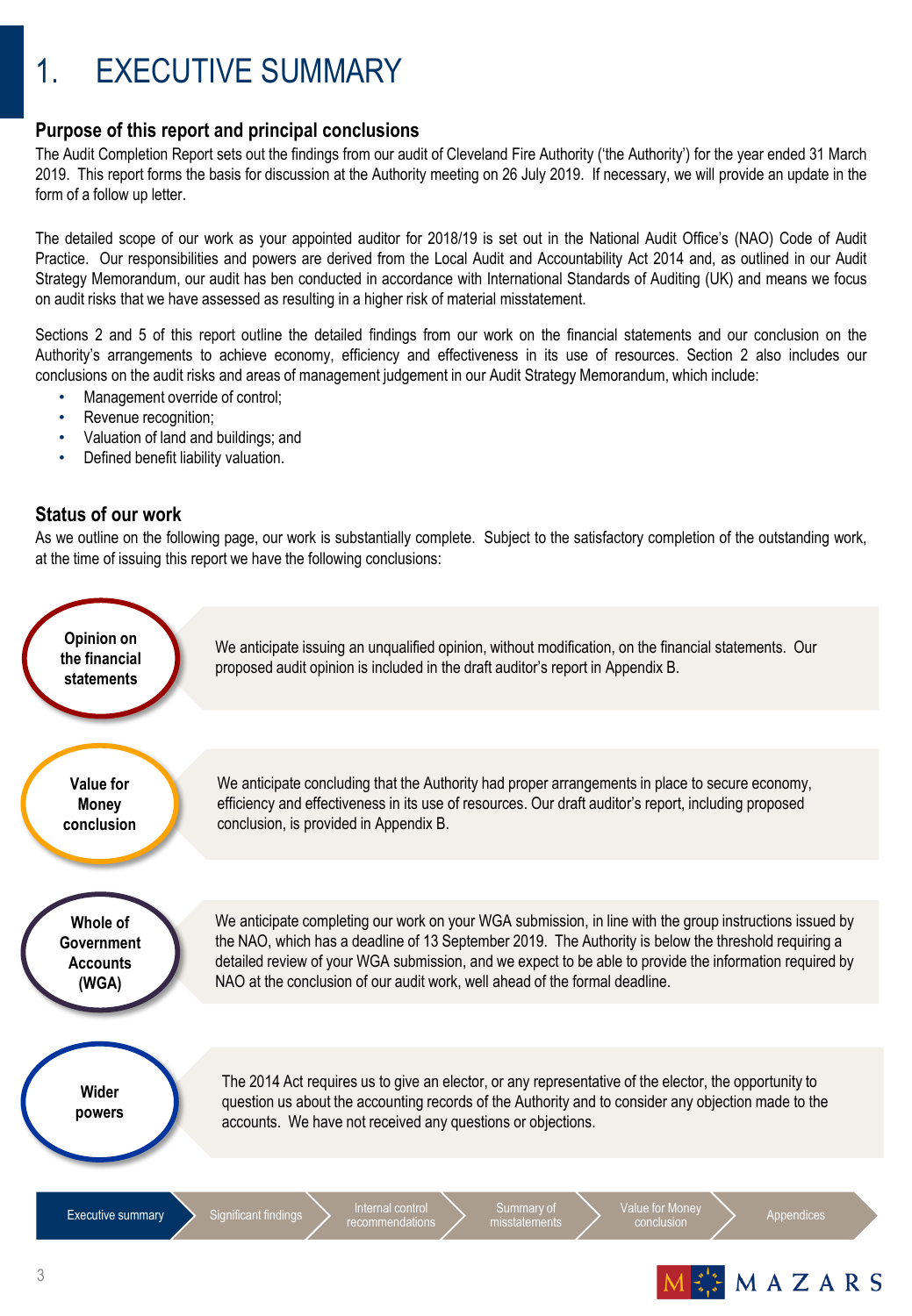# **Status of our audit work**

We have substantially completed our work on the financial statements and Value for Money conclusion for the year ended 31 March 2019. At the time of preparing this report the following matters remain outstanding:

| Audit area         | <b>Status</b> | Description of outstanding matters                                                           |
|--------------------|---------------|----------------------------------------------------------------------------------------------|
| Closure procedures |               | Review and closure processes, including final consideration of post balance<br>sheet events. |

#### **Status**

- Likely to result in material adjustment or significant change to disclosures within the financial statements
- Potential to result in material adjustment or significant change to disclosures within the financial statements
- Not considered likely to result in material adjustment or change to disclosures within the financial statements

If any issues arise in completing our work on the outstanding matters, we will provide the Authority with an update in a follow-up letter, prior to signing the auditor's report.

### **Our audit approach**

We provided details of our intended audit approach in our Audit Strategy Memorandum in February 2019. We have not made any changes to our audit approach since we presented our Audit Strategy Memorandum.

### **Materiality**

We set materiality at the planning stage of the audit at £876k using a benchmark of 2% of Gross Operating Expenditure. Our final assessment of materiality, based on the final financial statements and qualitative factors is £962k, using the same benchmark. We set our trivial threshold (the level under which individual errors are not communicated to the Authority) at £29k, based on 3% of overall materiality. We set group materiality at £1,054K and the trivial threshold for the group at £32K.

### **Misstatements and internal control recommendations**

Section 3 shows that here are no internal control recommendations.

Section 4 outlines the misstatements noted as part of our audit as at the time of issuing this report. If any additional misstatements are noted on completion of the outstanding work, these will be reported to the Authority in a follow-up letter.





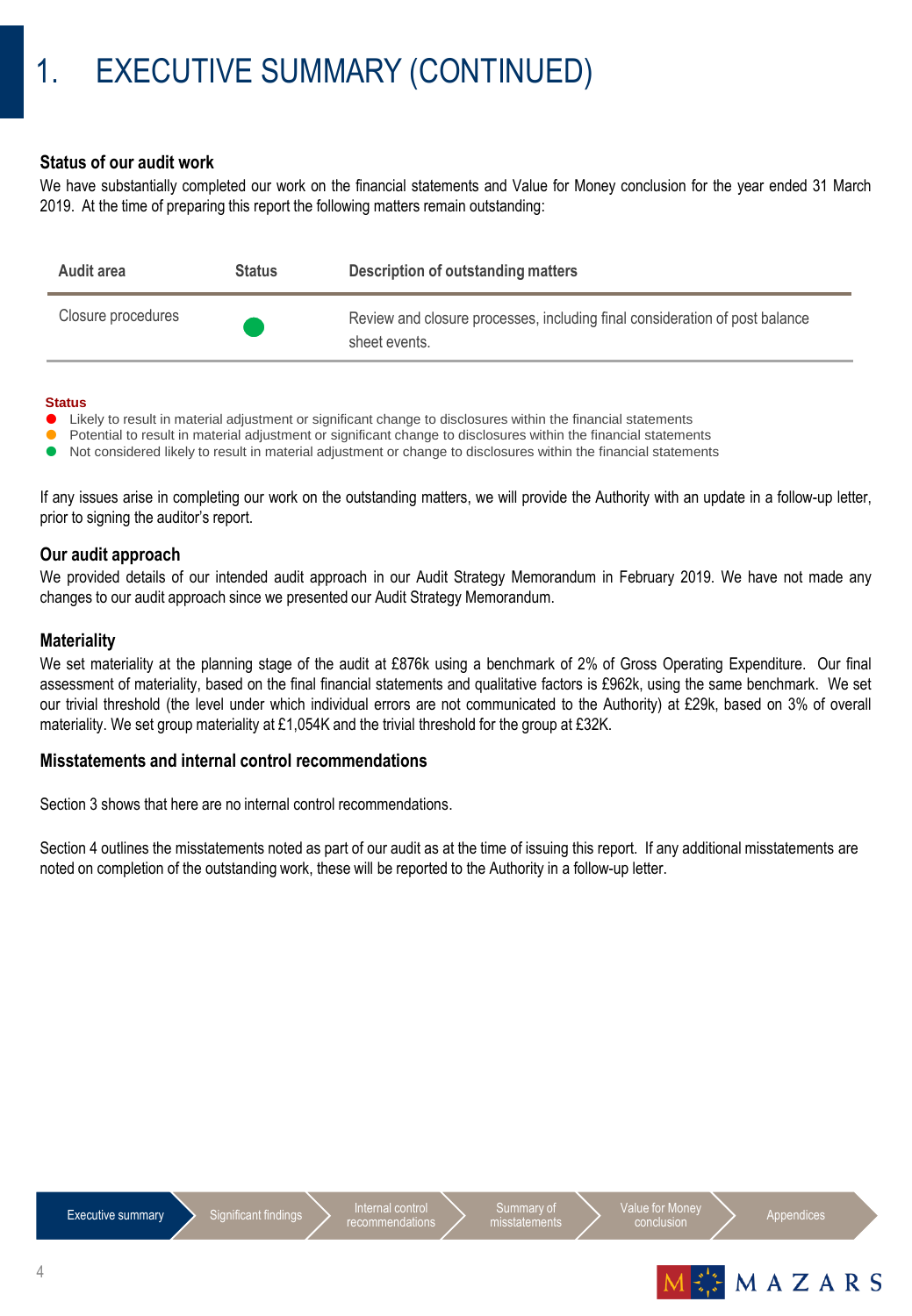# 2. SIGNIFICANT FINDINGS

Set out below are the significant findings from our audit. These findings include:

- our audit conclusions regarding significant risks and key areas of management judgement outlined in the Audit Strategy Memorandum;
- our comments in respect of the accounting policies and disclosures that you have adopted in the financial statements. On page 8 we have concluded whether the financial statements have been prepared in accordance with the financial reporting framework and commented on any significant accounting policy changes that have been made during the year;
- significant matters discussed with management; and
- any significant difficulties we experienced during the audit.

### **Significant risks and key areas of management judgement**

As part of our planning procedures we considered the risks of material misstatement in the Authority's financial statements that required special audit consideration. Although we report identified significant risks at the planning stage of the audit in our Audit Strategy Memorandum, our risk assessment is a continuous process and we regularly consider whether new significant risks have arisen and how we intend to respond to these risks. No new risks have been identified since we issued our Audit Strategy Memorandum.

#### **Significant risk Description of the risk**

Management override of controls In all entities, management at various levels within an organisation are in a unique position to perpetrate fraud because of their ability to manipulate accounting records and prepare fraudulent financial statements by overriding controls that otherwise appear to be operating effectively. Due to the unpredictable way in which such override could occur, we consider there to be a risk of material misstatement due to fraud and thus a significant risk on all audits.

### **How we addressed this risk**

We addressed this risk through performing audit work over:

- Accounting estimates impacting on amounts included in the financial statements;
- Consideration of identified significant transactions outside the normal course of business; and
- Journals recorded in the general ledger and other adjustments made in preparation of the financial statements.

#### **Audit conclusion**

Our audit work has provided the assurance we sought and has not identified any material issues to bring to your attention. There is no indication of management override of controls.





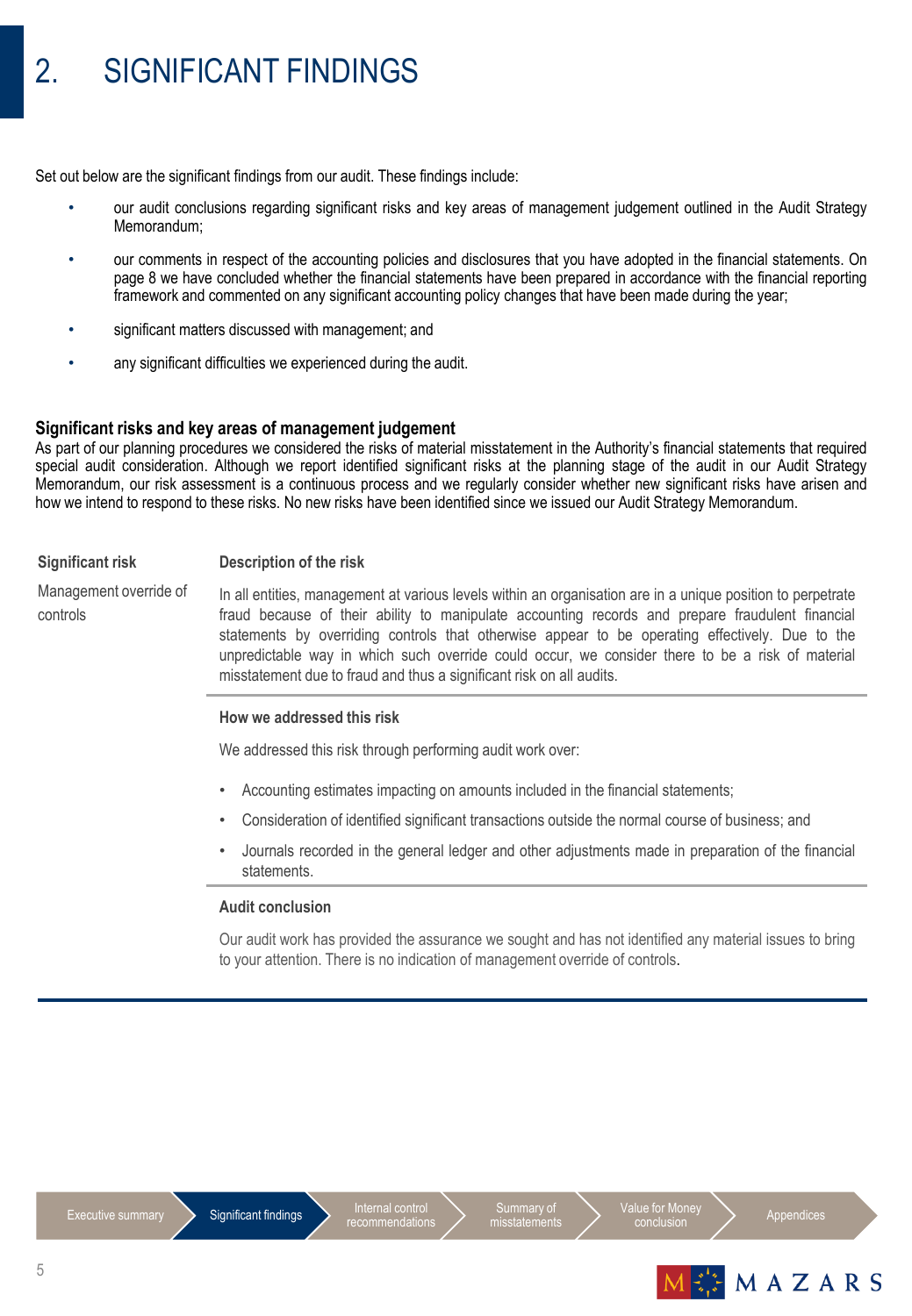#### **Significant risk Description of the risk**

Revenue **Recognition** 

In accordance with ISA 240 we presume there is a risk of fraud in respect of the recognition of revenue because of the potential for inappropriate recording of transactions in the wrong period. ISA 240 allows the presumption to be rebutted but, given the Authority's range of revenue sources and their volatility we have concluded that there are insufficient grounds for rebuttal in 2018/19. This does not imply that we suspect actual or intended manipulation but that we continue to deliver our audit work with appropriate professional scepticism.

### **How we addressed this risk**

We addressed this risk by evaluating the design and implementation of controls to mitigate the risk of income being recognised in the wrong period. In addition, we undertook a range of substantive procedures including:

- testing receipts in March, April and May 2019 to ensure they have been recognised in the right year;
- testing any material reductions in income categories against budget and the previous year; and
- testing adjustment journals as above for management override with particular focus on journals moving revenue between years.

#### **Audit conclusion**

Our audit work has provided the assurance we sought and has not identified any material issues to bring to your attention. There is no indication of revenue being recognised in the wrong year.

#### **Significant risk Description of the risk**

Property, Plant and Equipment Valuation

The financial statements contain material entries on the Balance Sheet as well as material disclosure notes in relation to the Authority's holding of PPE. Although the Authority uses a valuation expert to provide information on valuations, there remains a high degree of estimation uncertainty associated with the revaluation of PPE due to the significant judgements and number of variables involved in providing revaluations. In 2018/19 six fire stations were revalued for the first time since 2013/14. We have therefore identified the valuation of PPE to be an area of significant risk.

#### **How we addressed this risk**

We addressed this risk by considering the Authority's arrangements for ensuring that PPE values are reasonable and will engage our own expert to provide data to enable us to assess the reasonableness of the valuations provided by the external valuer. We also assessed the competence, skills and experience of the valuer.

We discussed methods used with the valuer and examined test valuations. We used indices provided by our own expert to confirm the assets not revalued are unlikely to have materially changed in value. We tested all revaluations in year to valuation reports and supporting calculation sheets and ensured the calculations were correct and source data agreed with floor plans.

#### **Audit conclusion**

Our audit work has provided the assurance we sought and have not identified any material issues to bring to your attention. An immaterial error by the valuer was identified and is disclosed as an adjusted error on page 12.

Executive summary Significant findings Internal control<br>
recommendations

Summary of misstatements Value for Money<br>
conclusion
<br>
appendices

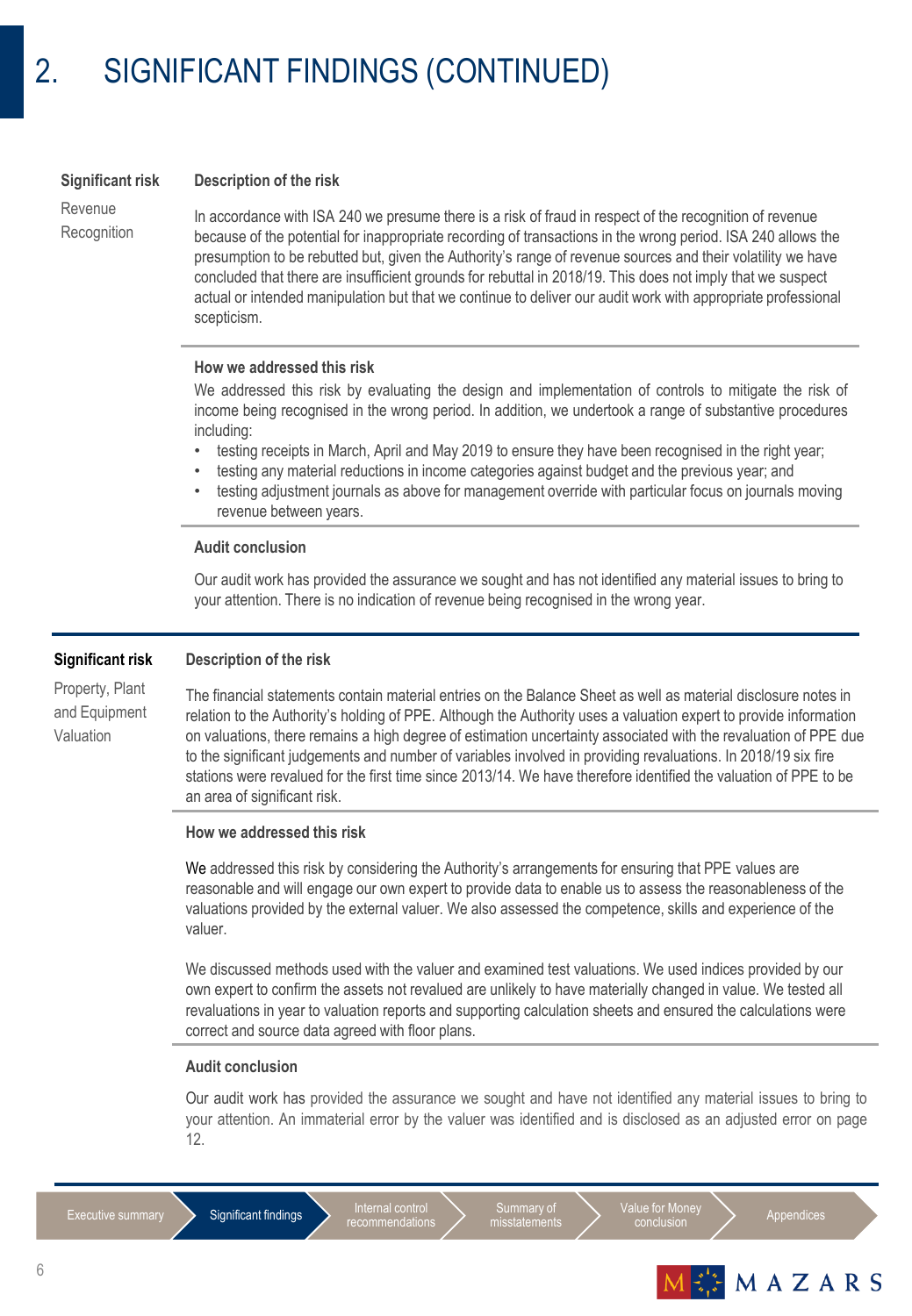#### **Significant risk Description of the risk**

Defined benefit liability valuation The financial statements contain material pension entries in respect of retirement benefits. The calculation of these pension figures, both assets and liabilities, can be subject to significant volatility and includes estimates based upon a complex interaction of actuarial assumptions. This results in an increased risk of material misstatement.

### **How we addressed this risk**

We discussed with key contacts any significant changes to the pension estimates. In addition to our standard programme of work in this area, we evaluated the management controls you have in place to assess the reasonableness of the figures provided by the Actuary and considered the reasonableness of the Actuary's output, referring to an expert's report on all actuaries nationally.

We reviewed the appropriateness of the key assumptions included within the valuations, compared them to expected ranges and review the methodology applied in the valuation. We also considered the adequacy of disclosures in the financial statements.

### **Audit conclusion**

Our work has provided the assurance sought. The adjusted errors relating to pension assets and liabilities are national issues relating to legal cases and the timing of information obtained from the actuary. These are described on pages 11 and 12. Further context to the issues relating to pensions accounting that have arisen this year are described on page 8.





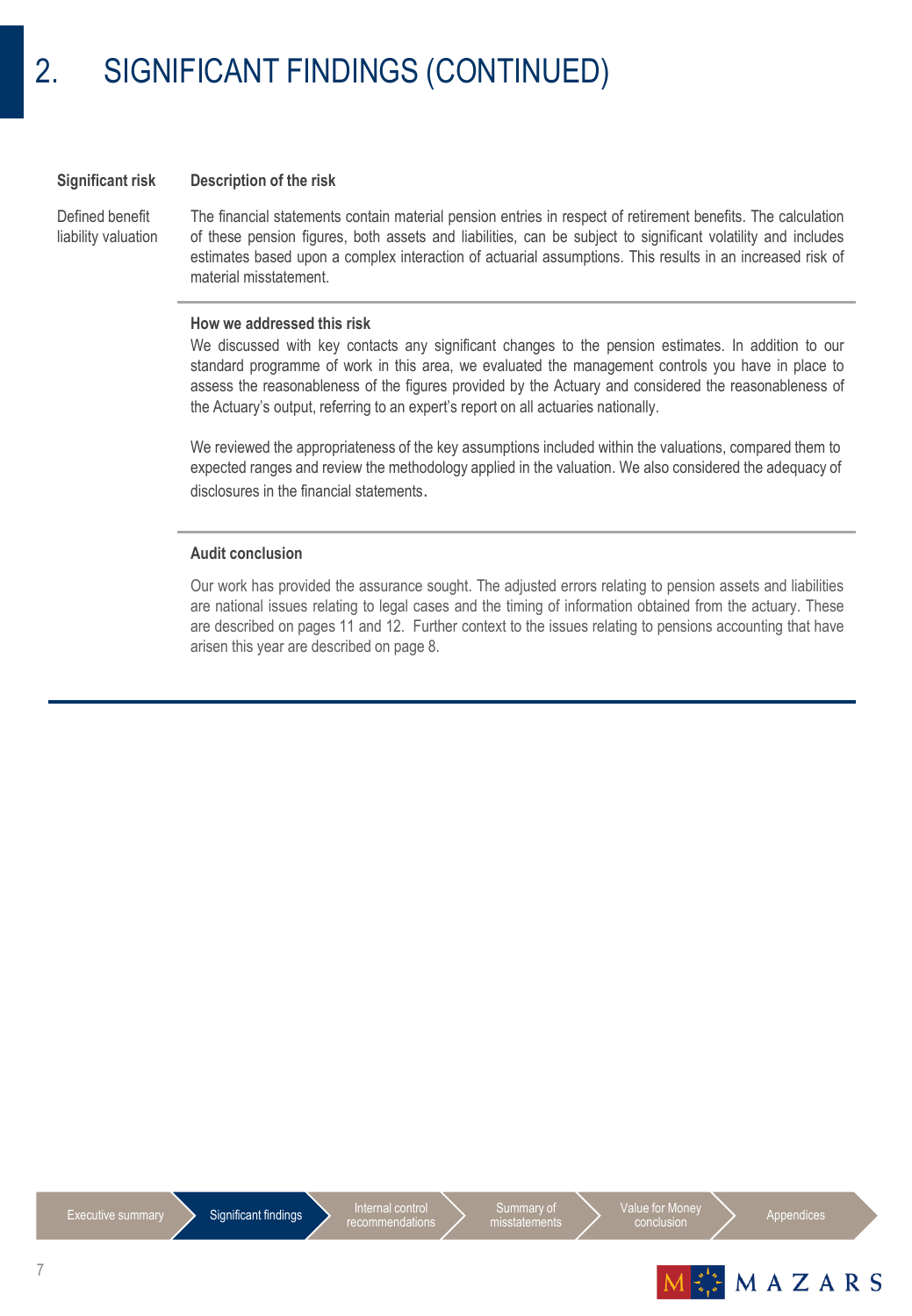### **Qualitative aspects of the Authority's accounting practices**

We have reviewed the Authority's accounting policies and disclosures and concluded they comply with the requirements of the Code of Practice on Local Authority Accounting (the Code), appropriately tailored to the Authority's circumstances.

There were no particularly sensitive financial statement disclosures, involving the exercise of significant management judgement other than those relating to significant risks discussed in the previous section.

Draft accounts were received from the Authority on 31 May 2019 and working papers on 3 June 2019 as planned and were of a good quality.

### **Significant matters discussed with management**

There have been significant issues this year relating to accounting for pensions. These issues are not specific to the Authority, but are national issues impacting on all local government and related bodies, including police and fire. There have been three issues, but the most significant issue has been the impact of what is known as the McCloud judgement.

The nature and impact of the McCloud judgement was referenced in the Authority's draft financial statements. It relates to claims of discrimination in respect of protections offered to some, but not all, pension scheme members as part of reforms to public sector pensions. In December 2018, the Court of Appeal ruled in a test case that this did amount to unlawful discrimination. At the time the Authority was producing its draft financial statements, the Government intended to appeal to the Supreme Court and the outcome was uncertain.

During the audit period, the Government has not been granted leave to appeal, meaning that some form of restitution across all public sector pension schemes seems more certain, requiring the estimated impact of this to be reflected in the pension disclosures in the financial statements, subject to materiality considerations.

The other two issues have been:

- Guaranteed Minimum Pension (GMP) indexation and equalisation, which relate to the move to a single-tier new State Pension and equalisation of the GMP benefits between males and females, which has been accounted for to varying degrees by each actuary; and
- Asset values this issue relates only to the Local Government Pension Scheme (which is funded) and not to the firefighters' scheme (which is not funded). The issue is whether the estimation of assets by the actuary using asset values at the end of December 2018 / end of January 2019 was accurate, given higher than expected returns in the final quarter of 2018/19.

For each of these issues, our approach has been to suggest that the Authority engages with the actuary of each scheme, to assess the potential impact of these issues, to see whether the impact is material, and if so, to make amendments to the financial statements.

None of these issues impact on the Authority in terms of a bottom-line impact on the General Fund balance, although in practice, both McCloud and GMP will place upward pressure on employers pension contributions reflecting an increased pension liability to recover over the life of the scheme.

### **Significant difficulties during the audit**

During the course of the audit we did not encounter any significant difficulties and we have had the full co-operation of management.





Appendices

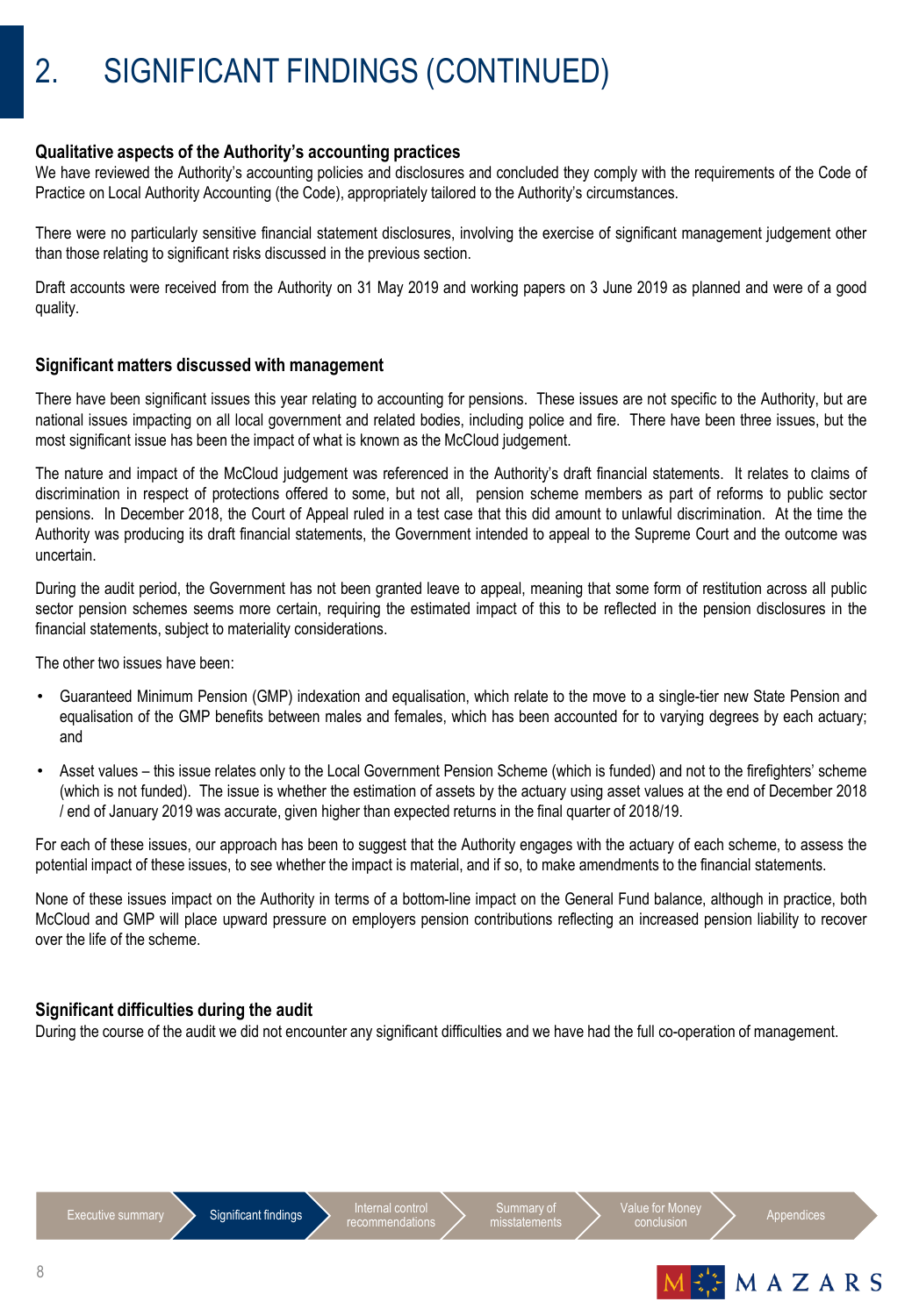## **Wider responsibilities**

Our powers and responsibilities under the 2014 Act are broad and include the ability to:

- issue a report in the public interest;
- make statutory recommendations that must be considered and responded to publicly;
- apply to the court for a declaration that an item of account is contrary to law; and
- issue an advisory notice under schedule 8 of the 2014 Act.

We have not exercised any of these powers as part of our 2018/19 audit.

The 2014 Act also gives rights to local electors and other parties, such as the right to ask questions of the auditor and the right to make an objection to an item of account.

We have not received any questions or objections.

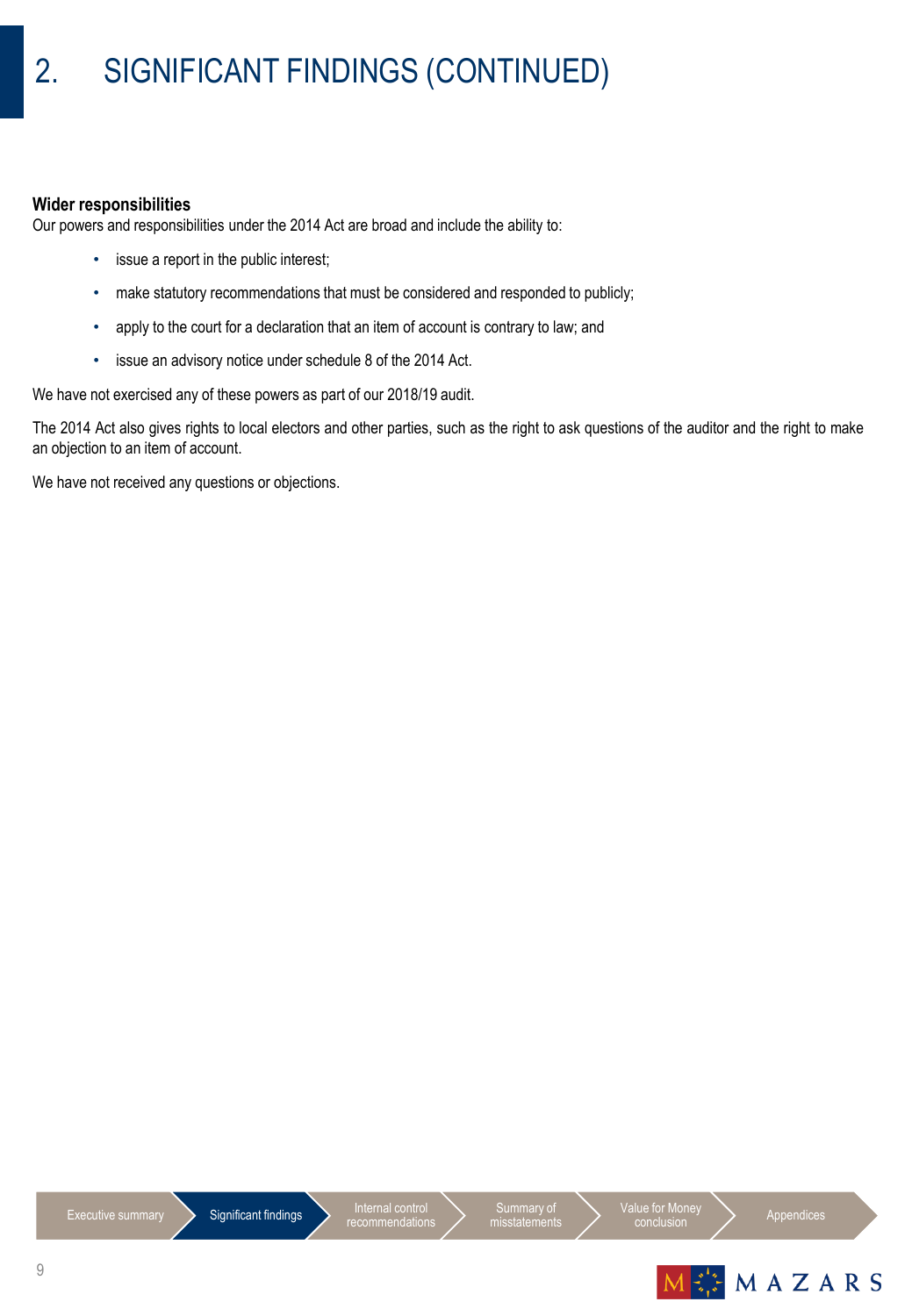# 3. INTERNAL CONTROL RECOMMENDATIONS

The purpose of our audit is to express an opinion on the financial statements. As part of our audit we have considered the internal controls in place relevant to the preparation of the financial statements. We do this in order to design audit procedures to allow us to express an opinion on the financial statement and not for the purpose of expressing an opinion on the effectiveness of internal control, nor to identify any significant deficiencies in their design or operation.

The matters reported are limited to those deficiencies and other control recommendations that we have identified during our normal audit procedures and that we consider to be of sufficient importance to merit being reported. If we had performed more extensive procedures on internal control we might have identified more deficiencies to be reported or concluded that some of the reported deficiencies need not in fact have been reported. Our comments should not be regarded as a comprehensive record of all deficiencies that may exist or improvements that could be made.

We have not identified any significant deficiencies in internal control or made any recommendations to improve controls as a result of our work this year.

### **Follow-up of previous internal control deficiencies and recommendations**

Our 2017/18 audit work did not make any recommendations to improve internal control or identify any outstanding recommendations from earlier years.



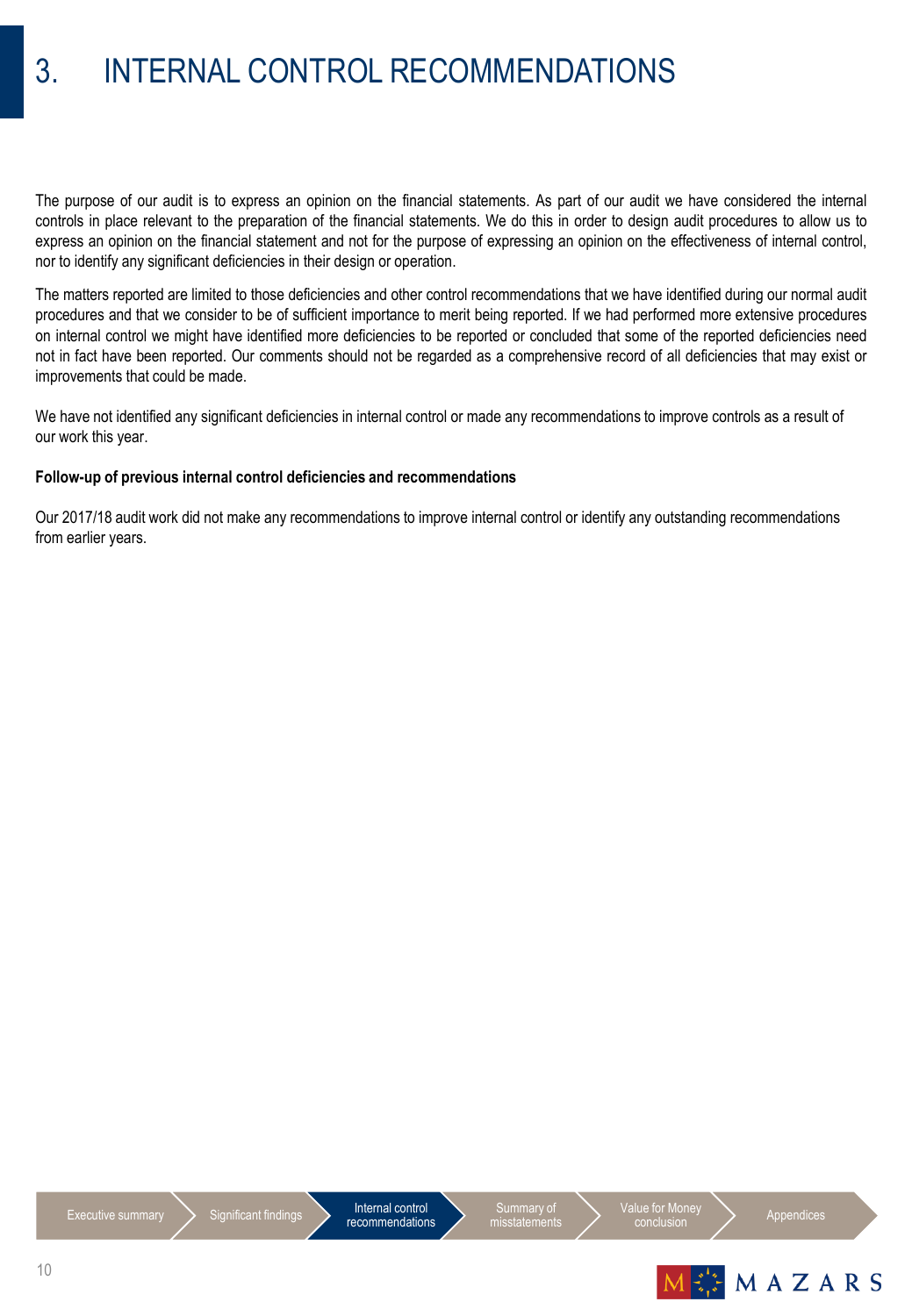# 4. SUMMARY OF MISSTATEMENTS

We set out below the misstatements identified for adjustment during the course of the audit, above the level of trivial threshold of £29K.

The table below outlines the misstatements that have been adjusted by management during the course of the audit. There were no unadjusted misstatements above our trivial threshold.

| <b>Material Adjusted misstatements 2018/19</b>                                                                                                    | <b>Comprehensive Income and</b><br><b>Expenditure Statement and</b><br><b>MIRS</b> |           | <b>Balance Sheet</b> |           |
|---------------------------------------------------------------------------------------------------------------------------------------------------|------------------------------------------------------------------------------------|-----------|----------------------|-----------|
|                                                                                                                                                   | Dr (£'000)                                                                         | Cr(E'000) | Dr (£'000)           | Cr(E'000) |
| Dr: Pension Reserve<br>Cr: Pension Liability<br>Dr. Exceptional Item - Past Service Costs<br>Cr. Adjustments between accounting basis and funding | 6.997                                                                              |           | 6,997                | 6997      |
| basis                                                                                                                                             |                                                                                    | 6.997     |                      |           |

The Supreme Court has rejected an appeal against the decision in the McCloud case that transitional protection should have applied to all members of the Firefighters' Pension Scheme and not just existing members. This increases the long-term pension liability by £6.6M in respect of the fire-fighters scheme and £0.4M in respect of the LGPS scheme.

| Dr: Pension Reserve                                  |       |       | 1.851 |       |
|------------------------------------------------------|-------|-------|-------|-------|
| Cr: Pension Liability                                |       |       |       | 1.851 |
| Dr. Exceptional Item - Past Service Costs            | 1.851 |       |       |       |
| Cr. Adjustments between accounting basis and funding |       |       |       |       |
| basis                                                |       | 1.851 |       |       |
|                                                      |       |       |       |       |

The actuary did not allow for Guaranteed Minimum Pension (GMP) indexation and equalisation in actuarial reports used for the draft financial statements. This relates to the move to a single-tier new State Pension and equalisation of the GMP benefits between males and females, which further increases pension liabilities by £1.7M in respect of the fire-fighters scheme and £0.1M in respect of the LGPS scheme.

Although the above misstatements are material they do not impact on the Authority's general fund balance.







Value for Mone conclusion Appendices

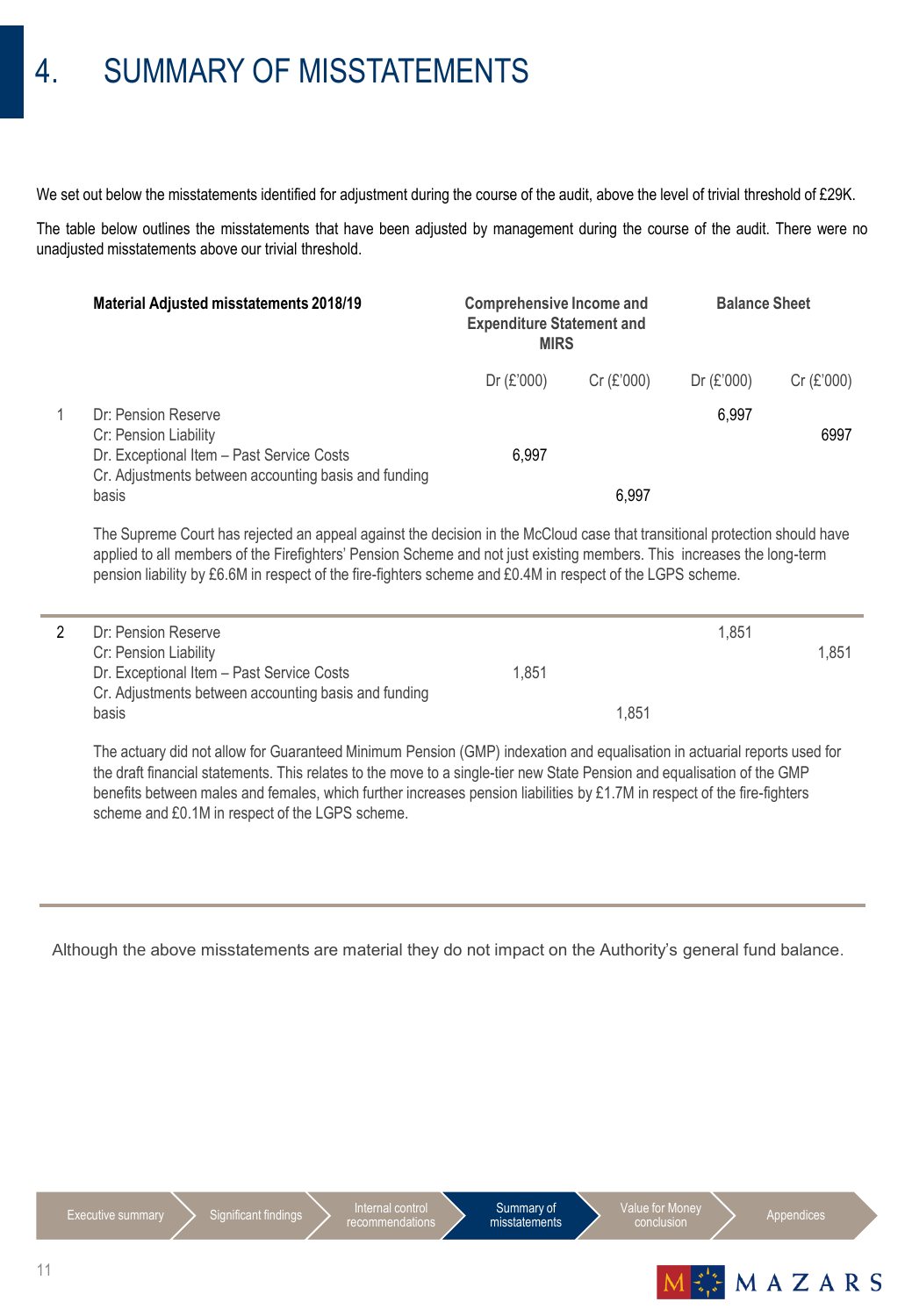# 4. SUMMARY OF MISSTATEMENTS (CONTINUED)

| Other adjusted misstatements 2018/19 |                                                                                                                                                                                                                                                                | <b>Comprehensive Income and</b><br><b>Expenditure Statement and</b><br><b>MIRS</b> |            | <b>Balance Sheet</b> |           |
|--------------------------------------|----------------------------------------------------------------------------------------------------------------------------------------------------------------------------------------------------------------------------------------------------------------|------------------------------------------------------------------------------------|------------|----------------------|-----------|
|                                      |                                                                                                                                                                                                                                                                | Dr (£'000)                                                                         | Cr (£'000) | Dr (£'000)           | Cr(E'000) |
|                                      | Dr: PPE<br>Cr: Revaluation Reserve                                                                                                                                                                                                                             |                                                                                    |            | 69                   | 69        |
|                                      | The Valuer's calculation sheet contained a formula error that understated the value of one fire station.                                                                                                                                                       |                                                                                    |            |                      |           |
| 2                                    | Dr Pension Reserve<br>Cr Pension Liability                                                                                                                                                                                                                     |                                                                                    |            | 97                   | 97        |
|                                      | The LGPS actuarial report forecast asset values using month 10 data. The Authority received year-end data on 11 July<br>2019 and pension assets were £97K lower than in the original actuarial report. The net pension liability is thus further<br>increased. |                                                                                    |            |                      |           |

The above misstatements are immaterial but the Authority decided to adjust the financial statements. They do not impact on the Authority's general fund balance.

### **Disclosure amendments**

During our review of the financial statements we have identified the need for amendments to disclosures. The Authority has agreed to make these amendments:

- Note 11 (officer remuneration) included remuneration of senior management but did not name the officer receiving above £150,000 as is required by the Code of Audit Practice;
- Note 12 (Property, Plant and Equipment) disclosed the year assets were revalued but not the fact that they are valued as at 1 April rather than 31 March;
- Note 24 (related party transactions) was not cross-referenced to where intra-group transactions were disclosed;
- Note 29 (financial instruments) included non-financial assets as a reconciling entry but not non-financial liabilities. As a reconciliation to debtors and creditors is optional the non-financial assets entry was removed to ensure the disclosure was consistent. The footnote on non-financial assets and expected credit note for non-financial assets were also removed; and
- Notes to Group Accounts did not initially disclose the subsidiary's 2018/19 turnover and loss.





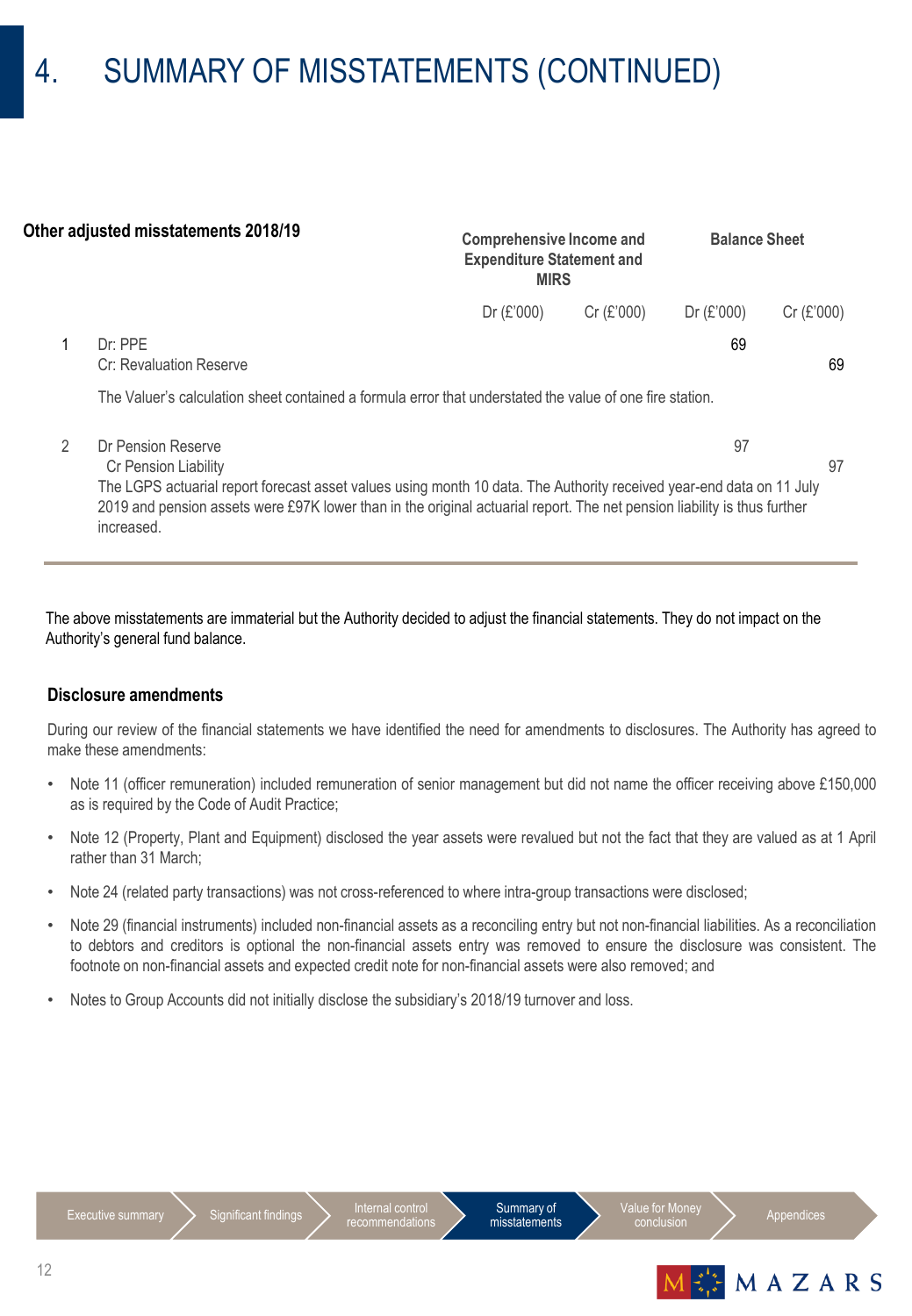# **Our approach to Value for Money**

We are required to form a conclusion as to whether the Authority has made proper arrangements for securing economy, efficiency and effectiveness in its use of resources. The NAO issues guidance to auditors that underpins the work we are required to carry out in order to form our conclusion, and sets out the criterion and sub-criteria that we are required to consider.

The overall criterion is that, 'in all significant respects, the Authority had proper arrangements to ensure it took properly informed decisions and deployed resources to achieve planned and sustainable outcomes for taxpayers and local people.' To assist auditors in reaching a conclusion on this overall criterion, the following sub-criteria are set out by the NAO:

- Informed decision making
- Sustainable resource deployment
- Working with partners and other third parties

Commentary against each of the sub-criteria, and an indication of whether arrangements are in place, is provided below.

| Sub-criteria                | <b>Commentary</b>                                                                                                                                                                                                                                                            | Arrangements in place? |
|-----------------------------|------------------------------------------------------------------------------------------------------------------------------------------------------------------------------------------------------------------------------------------------------------------------------|------------------------|
| Informed decision<br>making | We reviewed financial, performance and risk management reports<br>throughout the year and attended meetings of the Audit and Governance<br>Committee. We did not identify any concerns regarding data quality or the<br>decision-making process.                             | Yes                    |
|                             | We considered the following aspects of proper arrangements specified by the<br>National Audit Office as part of our risk assessment, and, based on our risk-<br>based approach, we did not identify any significant issues or exceptions in<br>the Authority's arrangements: |                        |
|                             | a) Acting in the public interest, through demonstrating and applying the<br>principles and values of sound governance;                                                                                                                                                       |                        |
|                             | b) Understanding and using appropriate and reliable financial and<br>performance information to support informed decision making and<br>performance management;                                                                                                              |                        |
|                             | c) Reliable and timely financial reporting that supports the delivery of<br>strategic priorities; and                                                                                                                                                                        |                        |
|                             | d) Managing risks effectively and maintaining a sound system of internal<br>control.                                                                                                                                                                                         |                        |



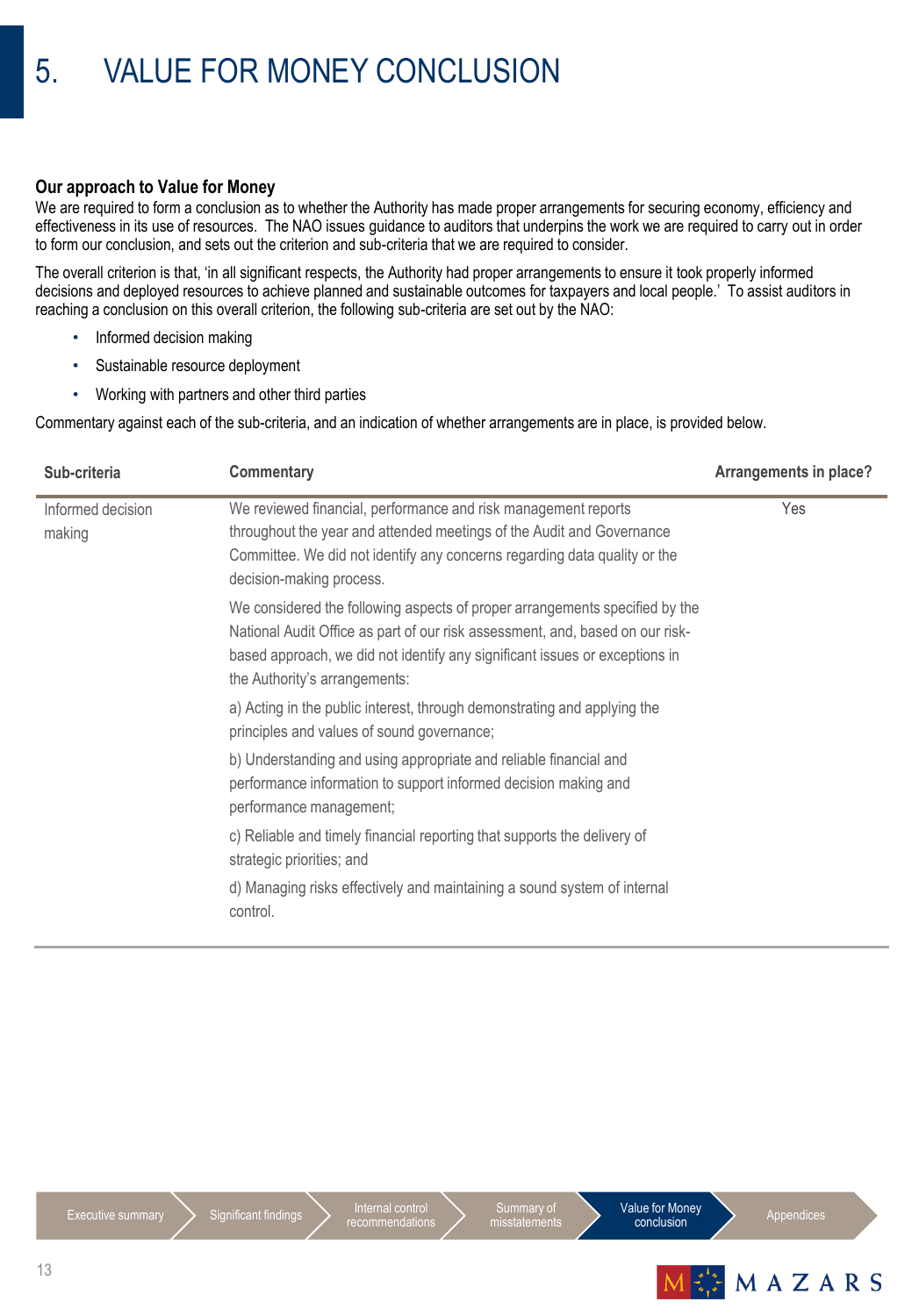# 5. VALUE FOR MONEY CONCLUSION (CONTINUED)

| Sub-criteria                                     | Commentary                                                                                                                                                                                                                                                                                                                                                                                                                                                                                                                                                                                                                                                                                                                                                                                                                                                                                                                                                                                                                                                                                                                                                                                                                                                                                                                                                                                                                                                                                                                                                                 | Arrangements in place? |
|--------------------------------------------------|----------------------------------------------------------------------------------------------------------------------------------------------------------------------------------------------------------------------------------------------------------------------------------------------------------------------------------------------------------------------------------------------------------------------------------------------------------------------------------------------------------------------------------------------------------------------------------------------------------------------------------------------------------------------------------------------------------------------------------------------------------------------------------------------------------------------------------------------------------------------------------------------------------------------------------------------------------------------------------------------------------------------------------------------------------------------------------------------------------------------------------------------------------------------------------------------------------------------------------------------------------------------------------------------------------------------------------------------------------------------------------------------------------------------------------------------------------------------------------------------------------------------------------------------------------------------------|------------------------|
| Sustainable resource<br>deployment               | Financial and performance reports demonstrate a history of achieving cost<br>reductions without adversely affecting services to date and the Authority<br>has balanced the 2019/20 budget through identified savings of £671K,<br>which have already been secured by deleting posts on 1 April. General<br>reserves of £1.5m are maintained and the £4.1M budget support fund is<br>available to allow time for further savings to be implemented once the scale<br>of funding reduction from 2020/21 is known. The Medium Term Financial<br>Strategy 2018/19 to 2022/23 models two alternative scenarios that forecast<br>a deficit of between £2.3M and £3.8M built up between 2020/21 and<br>2023/23. The Strategy shows that each deficit will be funded from the<br>budget support fund until savings from ongoing projects are identified and<br>delivered; the call on this reserve varying depending on the scenario.<br>We considered the following aspects of proper arrangements specified by<br>the National Audit Office as part of our risk assessment, and, based on our<br>risk-based approach, we did not identify any significant issues or<br>exceptions in the Authority's arrangements:<br>Planning finances effectively to support the sustainable delivery of<br>a)<br>strategic priorities and maintain statutory functions;<br>Managing and utilising assets effectively to support the delivery of<br>b)<br>strategic priorities; and<br>Planning, organising and developing the workforce effectively to<br>C)<br>deliver strategic priorities. | Yes                    |
| Working with partners<br>and other third parties | Memoranda of understanding with other emergency services illustrate the<br>Authority's commitment to increase collaboration and build on long-<br>established partnership arrangements to improve community safety. The<br>Community Integrated Risk Management Plan (CIRMP) includes proposals<br>for further collaboration that are currently subject to due diligence.<br>We considered the following aspects of proper arrangements specified by<br>the National Audit Office as part of our risk assessment, and, based on our<br>risk-based approach, we did not identify any significant issues or<br>exceptions in the Authority's arrangements:<br>a) Working with third parties effectively to deliver strategic priorities;<br>b) Commissioning services effectively to support the delivery of strategic<br>priorities; and<br>c) Procuring supplies and services effectively to support the delivery of<br>strategic priorities.                                                                                                                                                                                                                                                                                                                                                                                                                                                                                                                                                                                                                              | Yes                    |

Internal control<br>recommendations

Summary of misstatements

Appendices

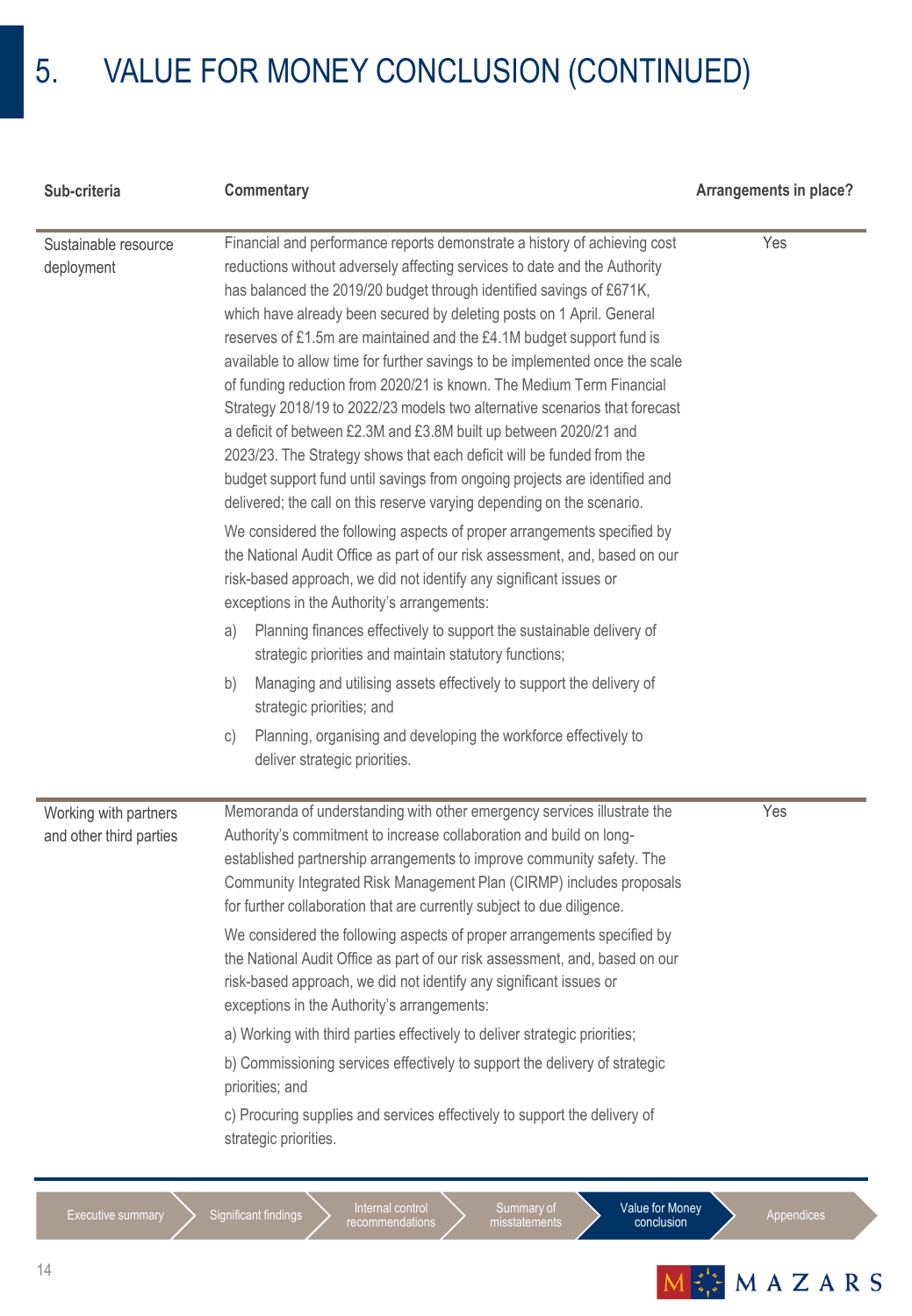## **Significant Value for Money risks**

The NAO's guidance requires us to carry out work to identify whether or not a risk to the Value for Money conclusion exists. Risk, in the context of our Value for Money work, is the risk that we come to an incorrect conclusion rather than the risk of the arrangements in place at the Authority being inadequate. In our Audit Strategy Memorandum, we reported that we had identified a significant Value for Money risk in respect of sustainable resource deployment. The work we carried out in relation to significant risks is outlined below.

| <b>Risk</b>                                                                                                                                                                                                                                                                                                                                                                                                                | Work undertaken                                                                                                                                                                                                                                                                                       | <b>Conclusion</b>                                                                                                                                                                                                                                                                                                                                                                                                                                                   |
|----------------------------------------------------------------------------------------------------------------------------------------------------------------------------------------------------------------------------------------------------------------------------------------------------------------------------------------------------------------------------------------------------------------------------|-------------------------------------------------------------------------------------------------------------------------------------------------------------------------------------------------------------------------------------------------------------------------------------------------------|---------------------------------------------------------------------------------------------------------------------------------------------------------------------------------------------------------------------------------------------------------------------------------------------------------------------------------------------------------------------------------------------------------------------------------------------------------------------|
| Sustainable resource deployment<br>beyond 2020/21<br>The Government is reviewing the<br>approach it will take to funding fire and<br>rescue from 2020/21, but has indicated<br>that it will not release the results of the<br>review until late 2019. There is also<br>considerable uncertainty about pay                                                                                                                  | We reviewed the 2018/19 financial and<br>performance outturn and the updated VFM<br>Profile produced by the National Audit Office<br>to identify any emerging risks to the VFM<br>Conclusion. This review considered the latest<br>forecasts for the level of reserves available at<br>31 March 2020. | The Authority increased its usable reserves<br>more than budgeted in 2018/19 whilst<br>improving performance in priority areas. The<br>Authority reduced the number of accidental<br>dwelling fires per head by 20% to a record<br>low, significantly lower than all other fire<br>authorities. This has been achieved largely<br>through delivering the highest number of                                                                                          |
| and pension pressures.<br>The Authority has prudently built up<br>£4.1m reserves to bridge the time<br>between the extent of the funding gap<br>being known and the implementation<br>date for additional savings schemes<br>required. The Medium Term Financial<br>Strategy shows the savings required<br>from 2020/21 to 2022/23 after utilising<br>these reserves for a range of possible<br>income and cost scenarios. | We also reviewed the Authority's<br>arrangements to ensure that it delivers its<br>CIRMP, focusing especially on progress<br>identifying additional savings from 2020/21<br>onwards.                                                                                                                  | home fires safety checks per head in the<br>country. The Authority has maintained the<br>fastest response times to primary fires in the<br>country.<br>Year 1 projects set out in the 2018-2022<br>CIRMP were delivered on track and<br>progress with year 2 projects is good, with<br>the required 2019/20 savings already<br>secured. Plans to implement the remaining<br>proposals are developing in line with project<br>milestones. These include developing a |
| However, there is a risk that the<br>Authority will be unable to sustain<br>delivery of strategic priorities in the<br>Community Integrated Risk<br>Management Plan (CIRMP), and<br>maintain statutory functions beyond 31<br>March 2020 unless the arrangements<br>to identify and implement additional<br>savings are strong.                                                                                            |                                                                                                                                                                                                                                                                                                       | plan to offset the worst case planning<br>scenario in the Medium Term Financial Plan<br>of a £3.8M deficit by 2022/23. The £4.1M<br>budget support fund provides a longer lead<br>time to deliver the savings once the<br>uncertainty over funding, pay and pensions<br>is resolved.                                                                                                                                                                                |

# **Our overall Value for Money conclusion**

Our draft auditor's report included in Appendix B states that we intend to issue an unqualified Value for Money conclusion for the 2018/19 financial year. HMICFRS have just completed their inspection of the Authority and provided verbal feedback. However, the draft report and scores will not be released for several months. We are not aware of any significant issues from the inspection that would impact on our Value for Money Conclusion.

Executive summary  $\sum$  Significant findings  $\sum$  Internal control



Value for Money nue for Morley<br>
conclusion
<br>
and the Appendices

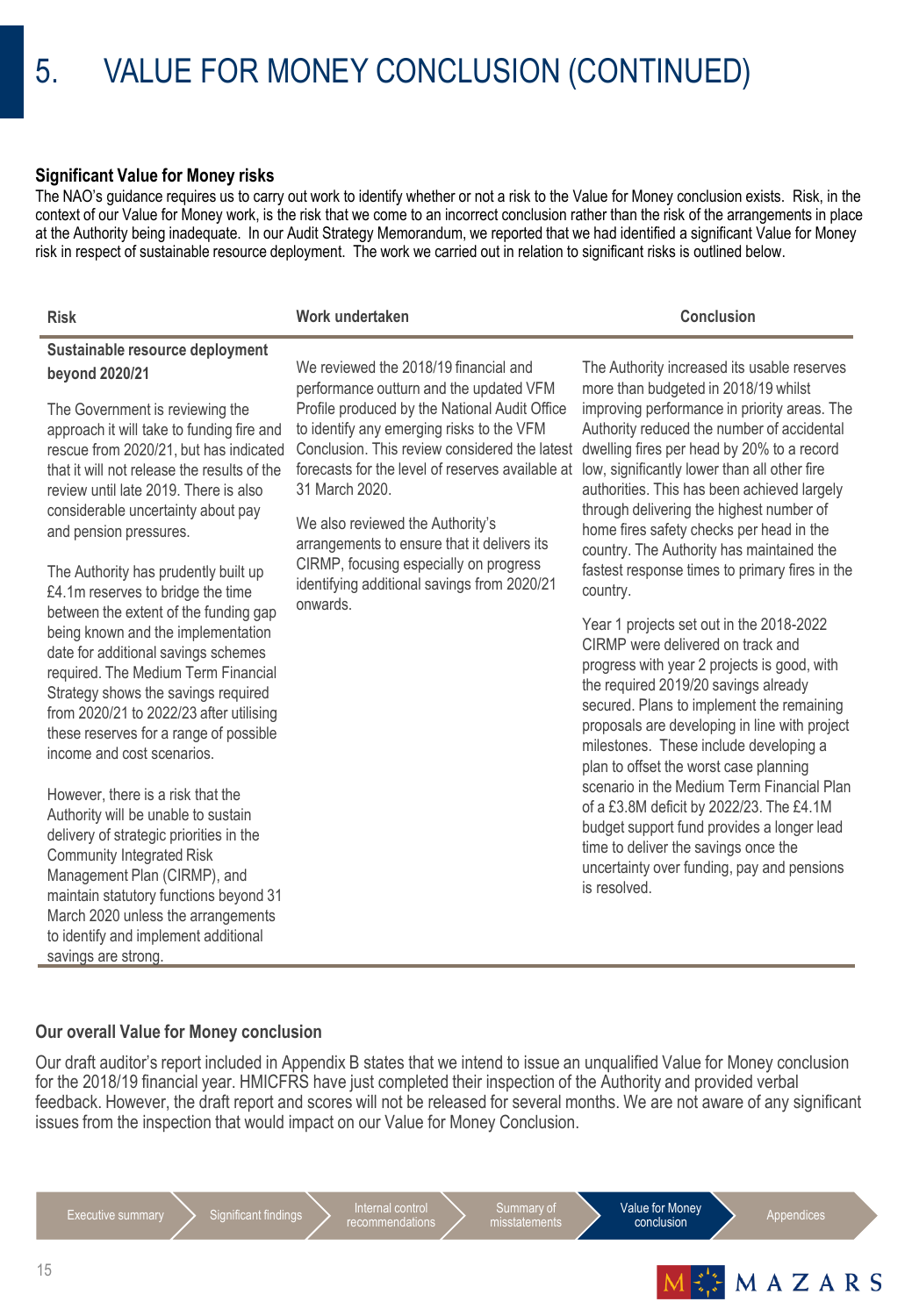# APPENDIX A DRAFT MANAGEMENT REPRESENTATION LETTER

To: Gavin Barker, Mazars LLP

From: Cleveland Fire Authority Queens Meadow Stockton Road Hartlepool TS25 5TB [Date]

Dear Gavin

#### **Cleveland Fire Authority (and Group) - audit for year ended 31 March 2019**

This representation letter is provided in connection with your audit of the single entity and group financial statements of Cleveland Fire Authority (the Authority and Group) for the year ended 31 March 2019 for the purpose of expressing an opinion as to whether the financial statements give a true and fair view in accordance with the CIPFA/LASAAC Code of Practice on Local Authority Accounting in the United Kingdom 2018/19 (the Code) and applicable law.

I confirm that the following representations are made on the basis of enquiries of management and staff with relevant knowledge and experience (and, where appropriate, inspection of supporting documentation) sufficient to satisfy ourselves that I can properly make each of the following representations to you.

#### **My responsibility for the financial statements and accounting information**

I believe that I have fulfilled my responsibilities for the true and fair presentation and preparation of the financial statements in accordance with the Code and applicable law.

#### **My responsibility to provide and disclose relevant information**

I have provided you with:

- access to all information of which we are aware that is relevant to the preparation of the financial statements such as records, documentation and other material;
- additional information that you have requested from us for the purpose of the audit; and
- unrestricted access to individuals within the Authority and Group you determined it was necessary to contact in order to obtain audit evidence.

I confirm as Section 151 officer that I have taken all the necessary steps to make me aware of any relevant audit information and to establish that you, as auditors, are aware of this information.

As far as I am aware there is no relevant audit information of which you, as auditors, are unaware.

#### **Accounting records**

I confirm that all transactions that have a material effect on the financial statements have been recorded in the accounting records and are reflected in the financial statements. All other records and related information, including minutes of all Authority and committee meetings, have been made available to you.

#### **Accounting policies**

I confirm that I have reviewed the accounting policies applied during the year in accordance with Code and International Accounting Standard 8 and consider these policies to faithfully represent the effects of transactions, other events or conditions on the Authority and Group's financial position, financial performance and cash flows.

#### **Accounting estimates, including those measured at fair value**

I confirm that any significant assumptions used by the Authority and Group in making accounting estimates, including those measured at current or fair value, are reasonable.

#### **Contingencies**

There are no material contingent losses including pending or potential litigation that should be accrued where:

- information presently available indicates that it is probable that an asset has been impaired or a liability had been incurred at the balance sheet date; and
- the amount of the loss can be reasonably estimated.

Executive summary  $\sum$  Significant findings  $\sum$  Internal control

recommendation

Summary of misstatements



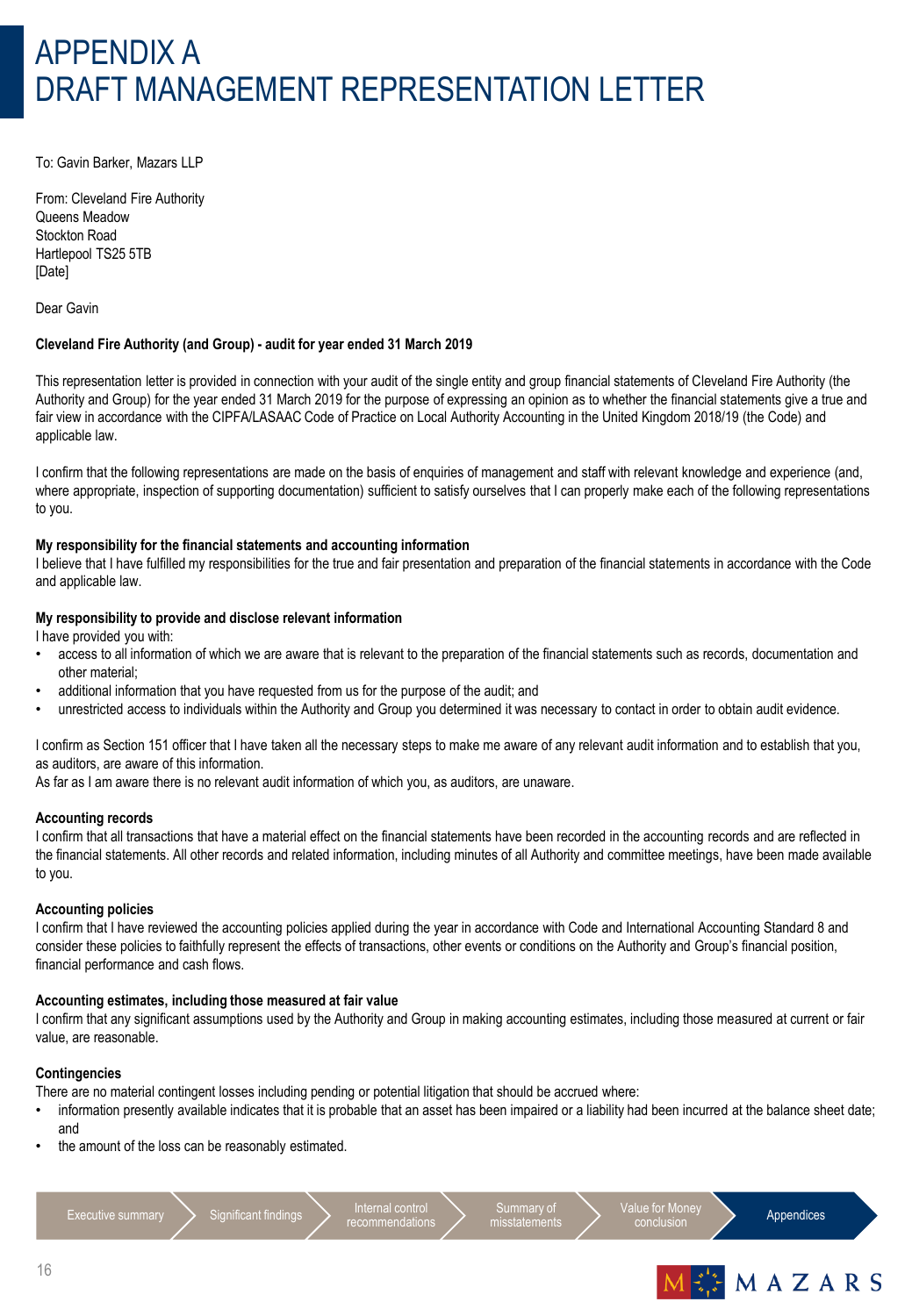# APPENDIX A DRAFT MANAGEMENT REPRESENTATION LETTER (CONTINUED)

There are no material contingent losses that should be disclosed where, although either or both the conditions specified above are not met, there is a reasonable possibility that a loss, or a loss greater than that accrued, may have been incurred at the balance sheet date.

There are no contingent gains which should be disclosed.

All material matters, including unasserted claims, that may result in litigation against the Authority and Group have been brought to your attention. All known actual or possible litigation and claims whose effects should be considered when preparing the financial statements have been disclosed to you and accounted for and disclosed in accordance with the Code and applicable law.

#### **Laws and regulations**

I confirm that I have disclosed to you all those events of which I am aware which involve known or suspected non-compliance with laws and regulations, together with the actual or contingent consequences which may arise therefrom.

The Authority and Group have complied with all aspects of contractual agreements that would have a material effect on the accounts in the event of noncompliance.

#### **Fraud and error**

I acknowledge my responsibility as Section 151 Officer for the design, implementation and maintenance of internal control to prevent and detect fraud and error.

I have disclosed to you:

- all the results of my assessment of the risk that the financial statements may be materially misstated as a result of fraud;
- all knowledge of fraud or suspected fraud affecting the Authority and Group involving:
	- **EXEC** management and those charged with governance;
	- **EXECUTE:** employees who have significant roles in internal control; and
	- others where fraud could have a material effect on the financial statements.

I have disclosed to you all information in relation to any allegations of fraud, or suspected fraud, affecting the Authority and Group's financial statements communicated by employees, former employees, analysts, regulators or others.

#### **Related party transactions**

I confirm that all related party relationships, transactions and balances, have been appropriately accounted for and disclosed in accordance with the requirements of the Code and applicable law.

#### **Impairment review**

To the best of my knowledge, there is nothing to indicate that there is a permanent reduction in the recoverable amount of the property, plant and equipment below their carrying value at the balance sheet date. An impairment review is therefore not considered necessary.

#### **Future commitments**

I am not aware of any plans, intentions or commitments that may materially affect the carrying value or classification of assets and liabilities or give rise to additional liabilities.

#### **Subsequent events**

I confirm all events subsequent to the date of the financial statements and for which the Code and applicable law, require adjustment or disclosure have been adjusted or disclosed.

Should further material events occur after the date of this letter which may necessitate revision of the figures included in the financial statements or inclusion of a note thereto, I will advise you accordingly.

#### **Going concern**

To the best of my knowledge there is nothing to indicate that the Authority and Group will not continue as a going concern in the foreseeable future. The period to which I have paid particular attention in assessing the appropriateness of the going concern basis is not less than twelve months from the date of approval of the accounts.

recommendations



Value for Mone lue lor Morley<br>conclusion **Appendices** 

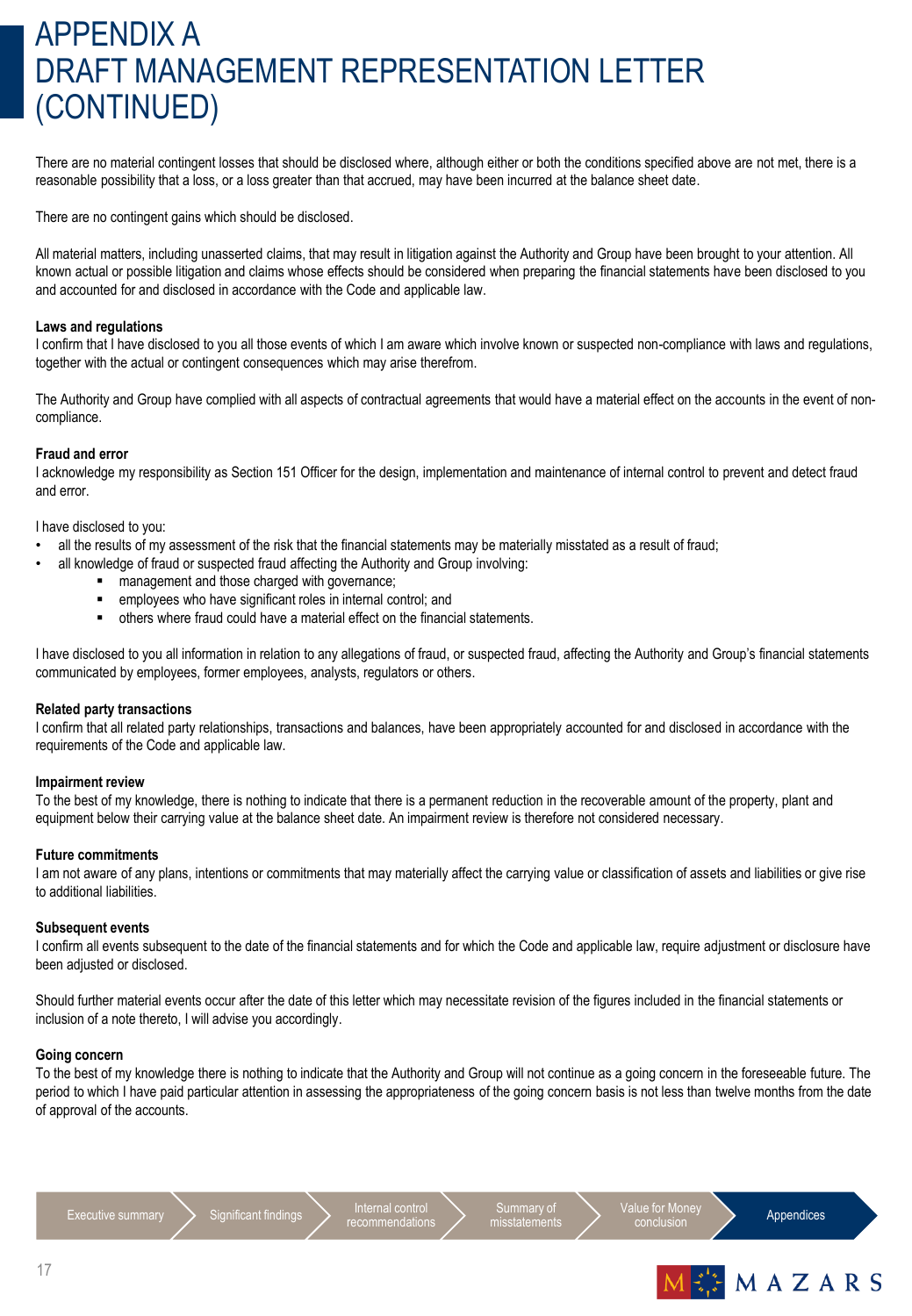# APPENDIX A DRAFT MANAGEMENT REPRESENTATION LETTER (CONTINUED)

#### **Unadjusted misstatements**

I confirm that there are no unadjusted misstatements.

Yours faithfully Section 151 Officer ………………………

Date ………………………





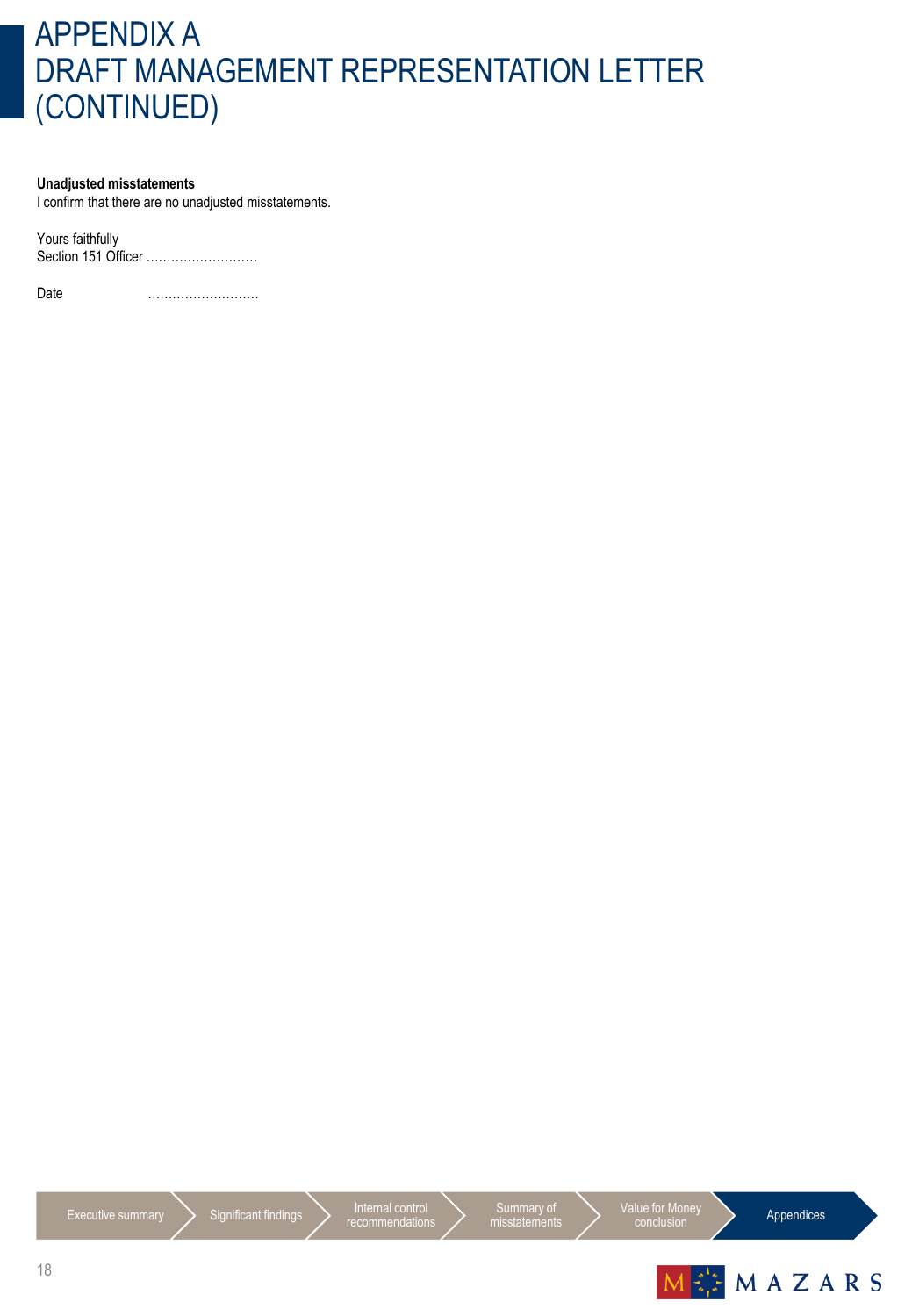# APPENDIX B DRAFT AUDITOR'S REPORT

### **Independent auditor's report to the members of Cleveland Fire Authority Report on the financial statements**

#### **Opinion**

We have audited the financial statements of Cleveland Fire Authority ('the Authority') and its subsidiary ('the Group') for the year ended 31 March 2019, which comprise the Movement in Reserves Statement, the Comprehensive Income and Expenditure Statement, the Balance Sheet, the Cash Flow Statement, the Firefighter Pension Fund Account Statements, the Group Movement in Reserves Statement, the Group Comprehensive Income and Expenditure Statement, the Group Balance Sheet, the Group Cash Flow Statement and notes to the financial statements, including a summary of significant accounting policies. The financial reporting framework that has been applied in their preparation is applicable law and the CIPFA/LASAAC Code of Practice on Local Authority Accounting in the United Kingdom 2018/19.

In our opinion, the financial statements:

- give a true and fair view of the financial position of Cleveland Fire Authority and the Group as at 31<sup>st</sup> March 2019 and of the Authority's and the Group's expenditure and income for the year then ended; and
- have been properly prepared in accordance with the CIPFA/LASAAC Code of Practice on Local Authority Accounting in the United Kingdom 2018/19.

#### **Basis for opinion**

We conducted our audit in accordance with International Standards on Auditing (UK) (ISAs (UK)) and applicable law. Our responsibilities under those standards are further described in the Auditor's responsibilities section of our report. We are independent of the Authority in accordance with the ethical requirements that are relevant to our audit of the financial statements in the UK, including the FRC's Ethical Standard as applicable to public interest entities, and we have fulfilled our other ethical responsibilities in accordance with these requirements. We believe that the audit evidence we have obtained is sufficient and appropriate to provide a basis for our opinion.

#### **Conclusions relating to going concern**

We have nothing to report in respect of the following matters in relation to which the ISAs (UK) require us to report to you where:

- the Treasurer's use of the going concern basis of accounting in the preparation of the financial statements is not appropriate; or
- the Treasurer has not disclosed in the financial statements any identified material uncertainties that may cast significant doubt about the Authority's ability to continue to adopt the going concern basis of accounting for a period of at least twelve months from the date when the financial statements are authorised for issue.

#### **Other information**

The Treasurer is responsible for the other information. The other information comprises the information included in the Statement of Accounts, other than the financial statements and our auditor's report thereon. Our opinion on the financial statements does not cover the other information and, except to the extent otherwise explicitly stated in our report, we do not express any form of assurance conclusion thereon.





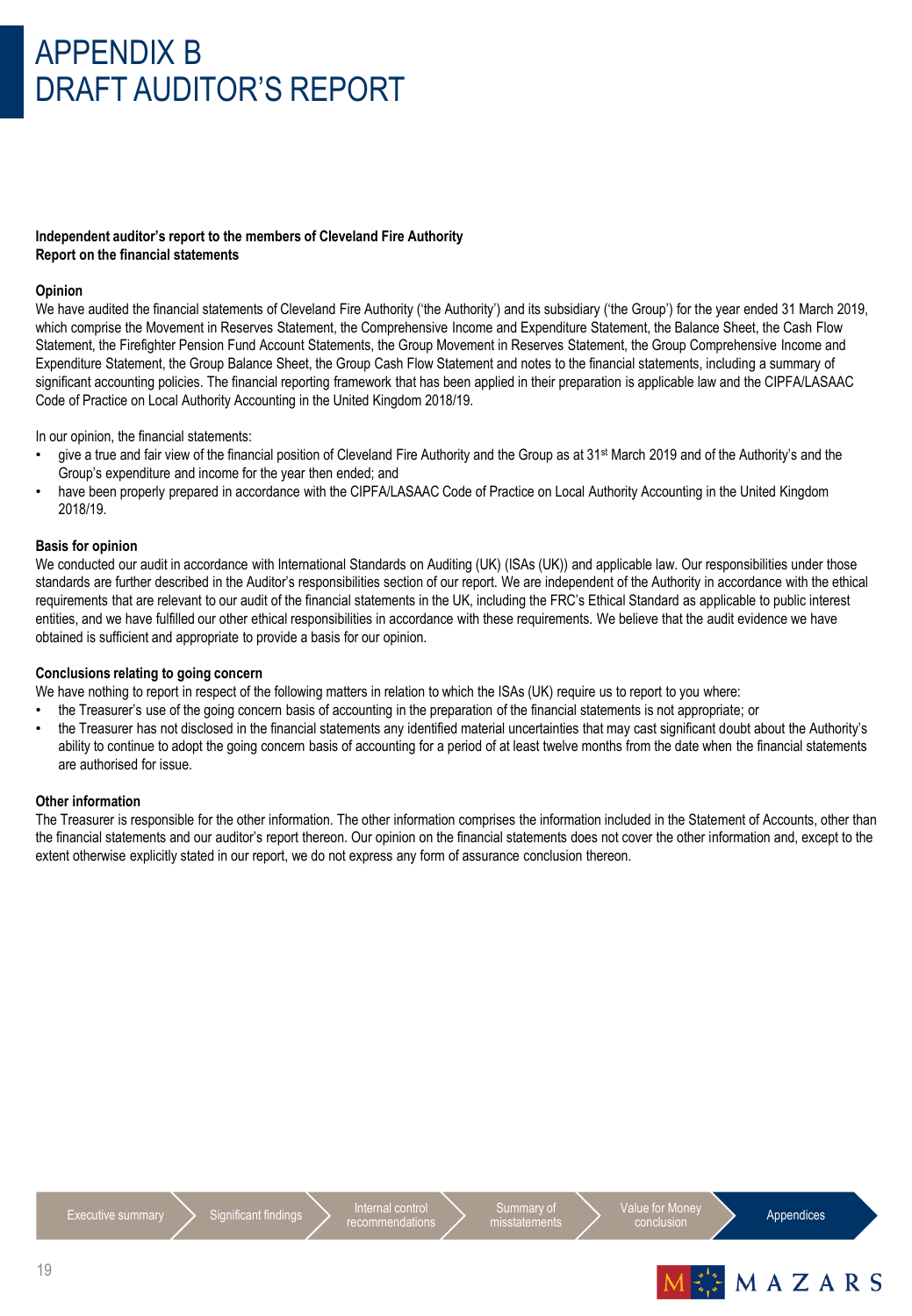# APPENDIX B DRAFT AUDITOR'S REPORT (CONTINUED)

In connection with our audit of the financial statements, our responsibility is to read the other information and, in doing so, consider whether the other information is materially inconsistent with the financial statements or our knowledge obtained in the audit or otherwise appears to be materially misstated. If we identify such material inconsistencies or apparent material misstatements, we are required to determine whether there is a material misstatement in the financial statements or a material misstatement of the other information. If, based on the work we have performed, we conclude that there is a material misstatement of this other information, we are required to report that fact.

We have nothing to report in this regard.

#### **Responsibilities of the Treasurer for the financial statements**

As explained more fully in the Statement of Responsibilities, the Treasurer is responsible for the preparation of the Statement of Accounts, which includes the financial statements, in accordance with proper practices as set out in the CIPFA/LASAAC Code of Practice on Local Authority Accounting in the United Kingdom 2018/19, and for being satisfied that they give a true and fair view. The Treasurer is also responsible for such internal control as the Treasurer determines is necessary to enable the preparation of financial statements that are free from material misstatement, whether due to fraud or error.

The Treasurer is required to comply with the CIPFA/LASAAC Code of Practice on Local Authority Accounting in the United Kingdom 2018/19 and prepare the financial statements on a going concern basis, unless the Authority is informed of the intention for dissolution without transfer of services or function to another entity. The Treasurer is responsible for assessing each year whether or not it is appropriate for the Authority to prepare its accounts on the going concern basis and disclosing, as applicable, matters related to going concern.

### **Auditor's responsibilities for the audit of the financial statements**

Our objectives are to obtain reasonable assurance about whether the financial statements as a whole are free from material misstatement, whether due to fraud or error, and to issue an auditor's report that includes our opinion. Reasonable assurance is a high level of assurance, but is not a guarantee that an audit conducted in accordance with ISAs (UK) will always detect a material misstatement when it exists. Misstatements can arise from fraud or error and are considered material if, individually or in the aggregate, they could reasonably be expected to influence the economic decisions of users taken on the basis of these financial statements.

A further description of our responsibilities for the audit of the financial statements is located on the Financial Reporting Authority's website at [www.frc.org.uk/auditorsresponsibilities](http://www.frc.org.uk/auditorsresponsibilities). This description forms part of our auditor's report.

#### **Matters on which we are required to report by exception under the Code of Audit Practice**

We are required by the Code of Audit Practice to report to you if: we issue a report in the public interest under section 24 of the Local Audit and Accountability Act 2014; we make a recommendation under section 24 of the Local Audit and Accountability Act 2014; or we exercise any other special powers of the auditor under sections 28, 29 or 31 of the Local Audit and Accountability Act 2014.

We have nothing to report in these respects.





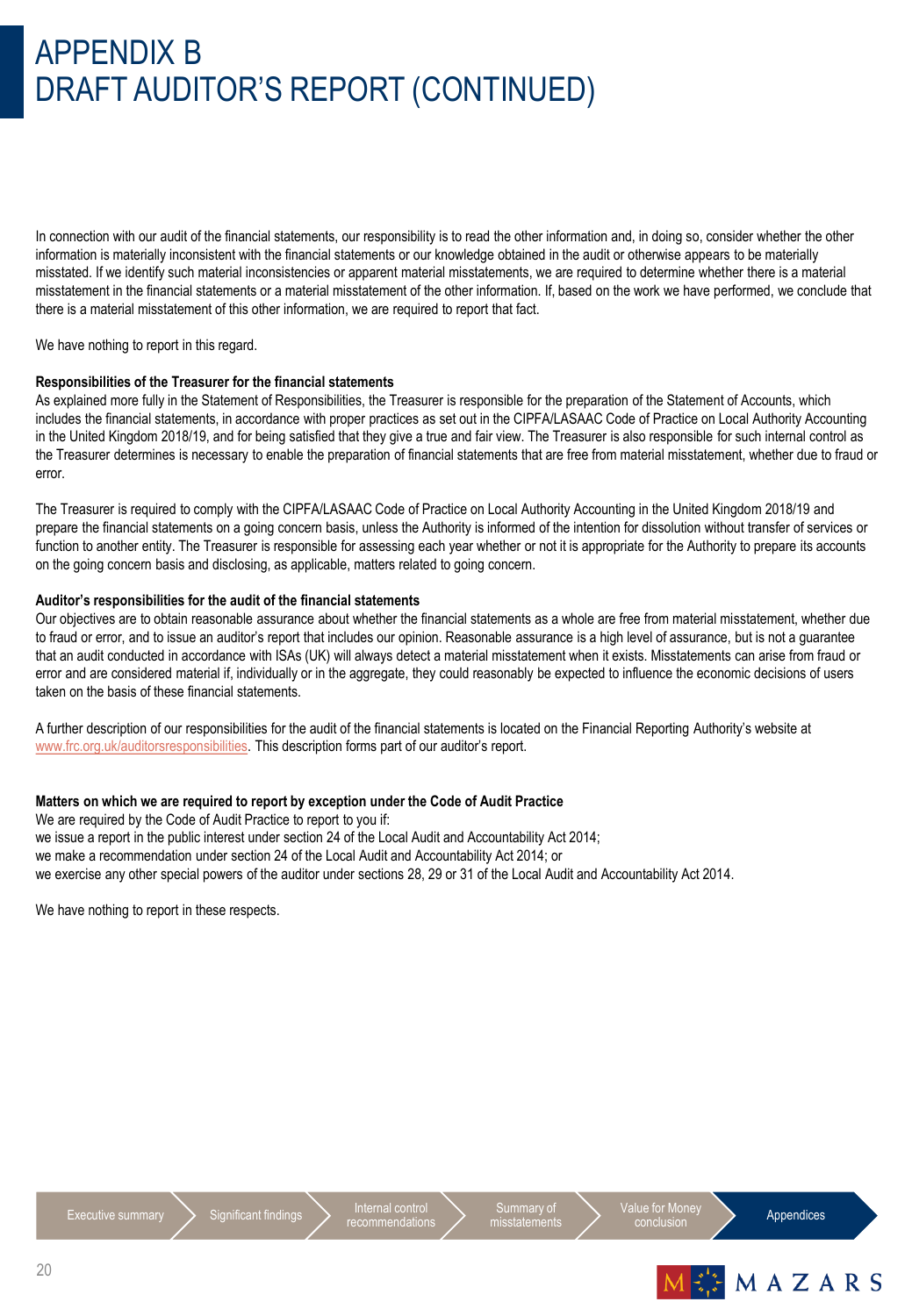# APPENDIX B DRAFT AUDITOR'S REPORT (CONTINUED)

#### **Conclusion on Cleveland Fire Authority's arrangements for securing economy, efficiency and effectiveness in the use of resources**

#### **Conclusion**

On the basis of our work, having regard to the guidance on the specified criterion issued by the Comptroller and Auditor General in November 2017, we are satisfied that, in all significant respects, Cleveland Fire Authority has put in place proper arrangements to secure economy, efficiency and effectiveness in its use of resources for the year ended 31 March 2019.

#### **Basis for conclusion**

We have undertaken our review in accordance with the Code of Audit Practice issued by the Comptroller and Auditor General, having regard to the guidance on the specified criterion issued in November 2017, as to whether the Authority had proper arrangements to ensure it took properly informed decisions and deployed resources to achieve planned and sustainable outcomes for taxpayers and local people. The Comptroller and Auditor General determined this criterion as that necessary for us to consider in satisfying ourselves whether the Authority put in place proper arrangements for securing economy, efficiency and effectiveness in its use of resources for the year ended 31 March 2019.

We planned our work in accordance with the Code of Audit Practice. Based on our risk assessment, we undertook such work as we considered necessary to form a view on whether, in all significant respects, the Authority had put in place proper arrangements to secure economy, efficiency and effectiveness in its use of resources.

#### **Responsibilities of the Authority**

The Authority is responsible for putting in place proper arrangements to secure economy, efficiency and effectiveness in its use of resources, to ensure proper stewardship and governance, and to review regularly the adequacy and effectiveness of these arrangements.

#### **Auditor's responsibilities for the review of arrangements for securing economy, efficiency and effectiveness in the use of resources**

We are required under section 20(1)(c) of the Local Audit and Accountability Act 2014 to satisfy ourselves that the Authority has made proper arrangements for securing economy, efficiency and effectiveness in its use of resources. The Code of Audit Practice requires us to report to you our conclusion relating to proper arrangements. We are not required to consider, nor have we considered, whether all aspects of the Authority's arrangements for securing economy, efficiency and effectiveness in its use of resources are operating effectively.

#### **Use of the audit report**

This report is made solely to the members of Cleveland Fire Authority, as a body, in accordance with part 5 of the Local Audit and Accountability Act 2014 and as set out in paragraph 44 of the Statement of Responsibilities of Auditors and Audited Bodies published by Public Sector Audit Appointments Limited. Our audit work has been undertaken so that we might state to the members of the Authority those matters we are required to state to them in an auditor's report and for no other purpose. To the fullest extent permitted by law, we do not accept or assume responsibility to anyone other than the members of the Authority, as a body, for our audit work, for this report, or for the opinions we have formed.

#### **Certificate**

We certify that we have completed the audit of Cleveland Fire Authority in accordance with the requirements of the Local Audit and Accountability Act 2014 and the Code of Audit Practice.

[*Signature*]

Gavin Barker, Director For and on behalf of Mazars LLP Salvus House Aykley Heads Durham DH1 5TS July 2019

 $\frac{1}{2}$  Executive summary  $\sum$  Significant findings  $\sum$  Internal control recommendation

Summary of misstatements Value for Mone

Appendices

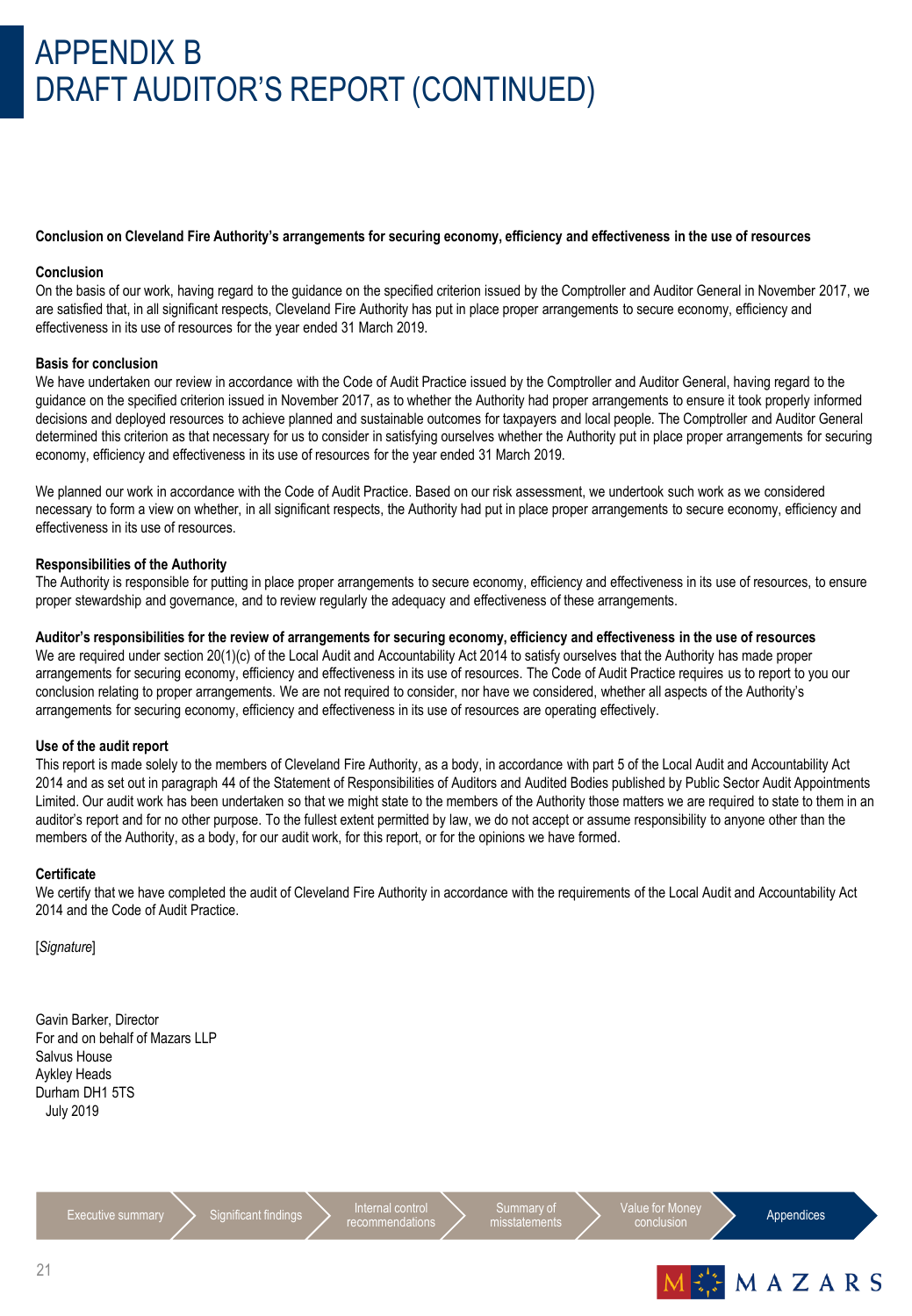# APPENDIX C INDEPENDENCE

As part of our ongoing risk assessment we monitor our relationships with you to identify any new actual or perceived threats to our independence within the regulatory or professional requirements governing us as your auditors.

We can confirm that no new threats to independence have been identified since issuing the Audit Strategy Memorandum and therefore we remain independent.



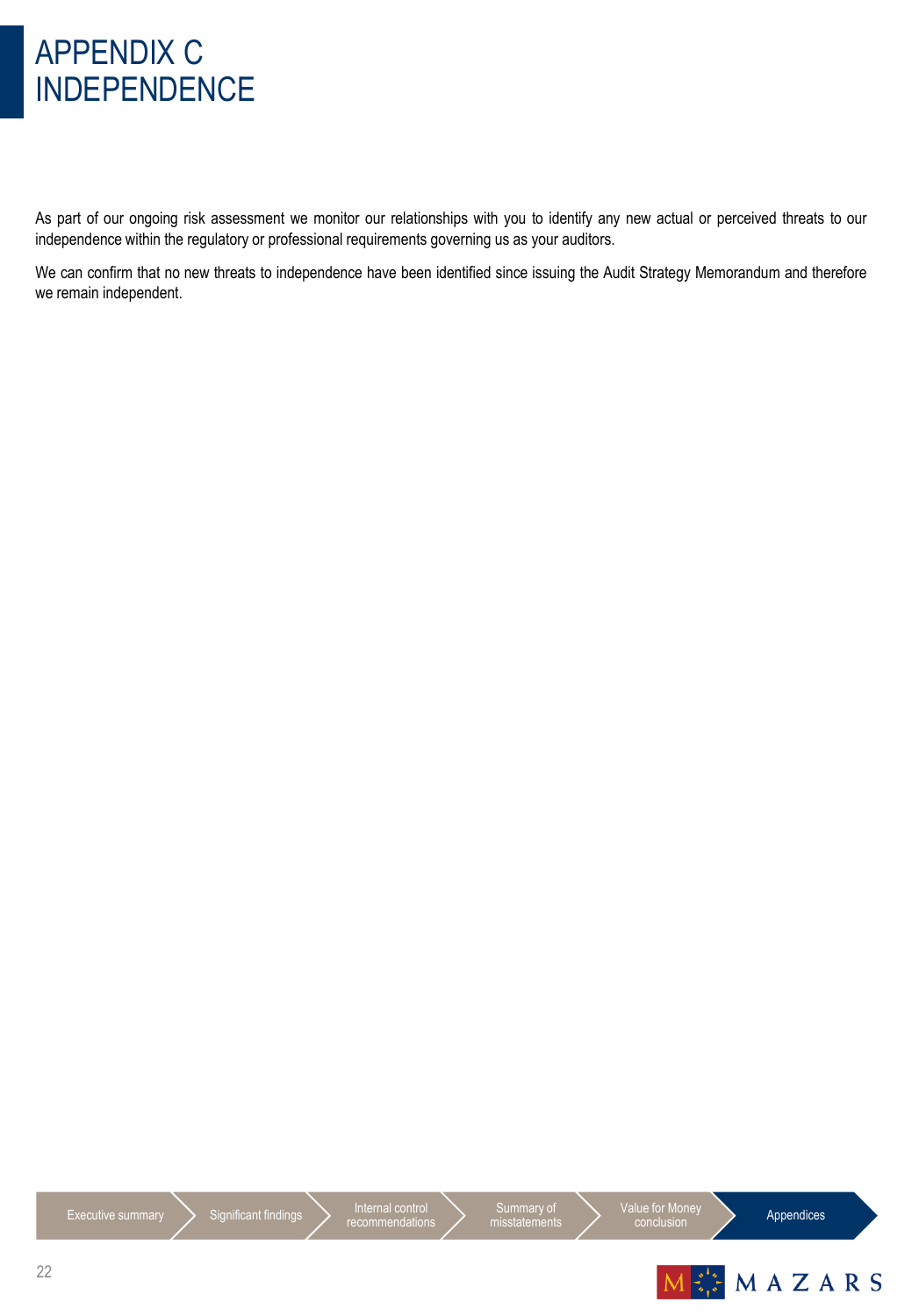# MAZARS AT A GLANCE

### **Mazars LLP**

- Fee income €1.6 billion
- Over 86 countries and territories
- Over 300 locations
- Over 20,000 professionals
- International and integrated partnership with global methodologies, strategy and global brand

### **Mazars Internationally**



### **Mazars in the UK**



As at 31 August 2018